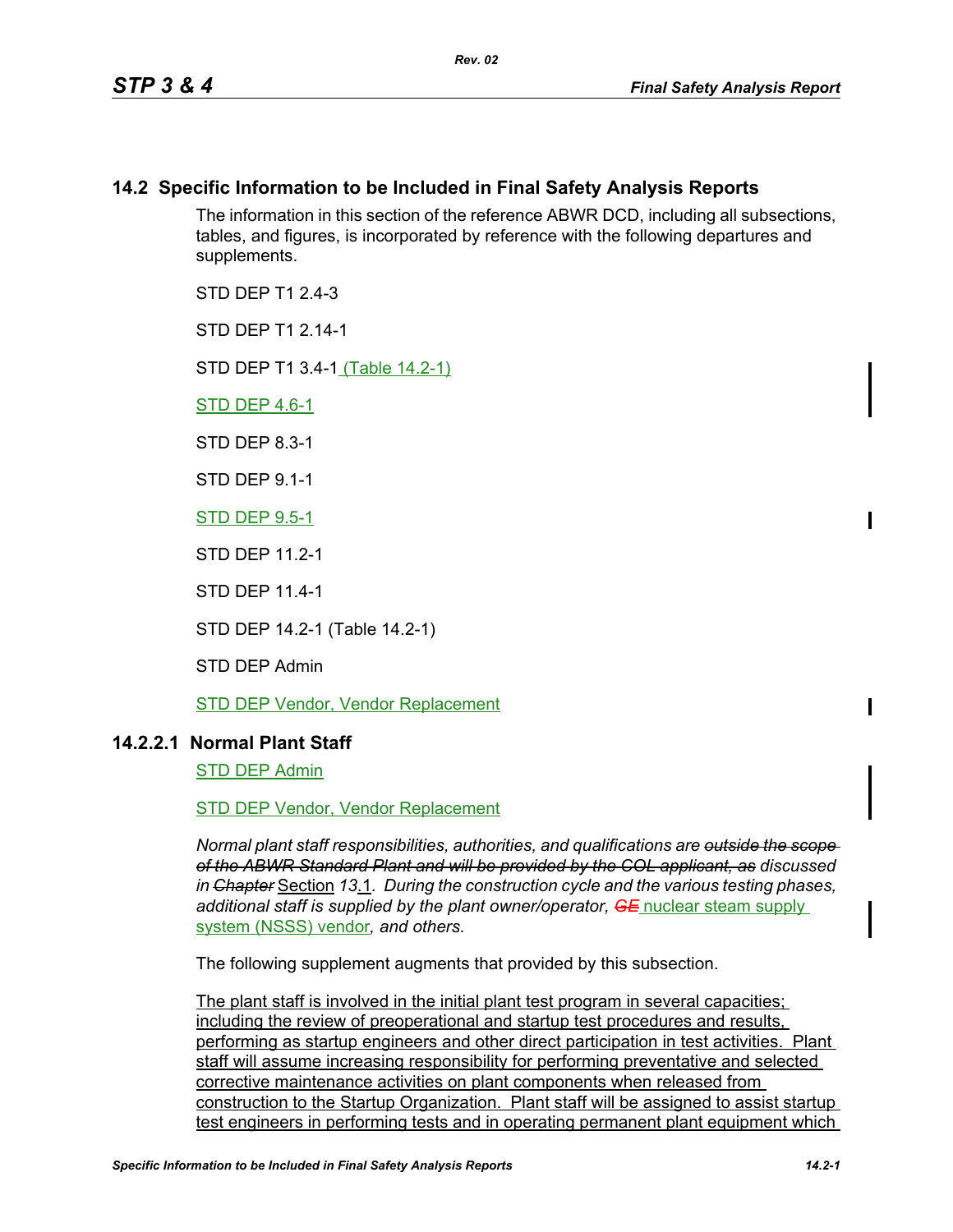has been released from construction to the Startup Organization. Plant Operations directs the fuel loading and is responsible for the operation of the plant during initial startup testing. The duties and responsibilities of key plant staff are described in Section 3.2 of NEDO 33305, "Advanced Boiling Water Reactor (ABWR) the STP Units 3 & 4 Startup Administrative Manual," dated February 22, 2007.

# **14.2.2.2 Startup Group**

STD DEP Vendor, Vendor Replacement

*It is likely that the startup group will also include an augmented staff of individuals from other concerned parties such as the NSSS vendor (GE), the architect-engineer, and the plant constructor. The normal plant staff will be included in as many aspects of the test programs as is practicable considering their normal duties in the operation and maintenance of the plant.*

# **14.2.2.3 General Electric Company Nuclear Steam Supply System (NSSS) Vendor**

*The General Electric Company (GE)* NSSS vendor *is the supplier of the boiling water reactor (BWR) nuclear steam supply system (NSSS) and is responsible for generic and specific BWR designs. During the construction and testing phases of the plant cycle, GE* NSSS vendor *personnel are onsite to offer consultation and technical direction with regard to GE* NSSS vendor-*supplied systems and equipment. The GE* NSSS vendor *resident site manager is responsible for all GE* NSSS vendor-*supplied equipment disposition and, as the senior NSSS vendor representative onsite, is the official site spokesman for GE* the NSSS vendor*. He coordinates with the plant owner's normal and augmented plant staff for the performance of his duties, which include:*

- *(1) Reviewing and approving all test procedures, changes to test procedures, and test results for equipment and systems within the GE* NSSS vendor *scope of supply*
- *(2) Providing technical direction to the station staff*
- *(3) Managing the activities of the GE* NSSS vendor *site personnel in providing technical direction to shift personnel in the testing and operation of GE* NSSS vendor*-supplied systems*
- *(4) Liaison between the site and the GE San Jose* NSSS vendor *home office to provide rapid and effective solutions for problems which cannot be solved onsite*
- *(5) Participating as a member of the Startup Coordinating Group (SCG) [Note: The official designation of this group may differ for the plant owner/operator referencing the ABWR Standard Plant design and SCG is used throughout this dicussion for illustrative purposes only.]*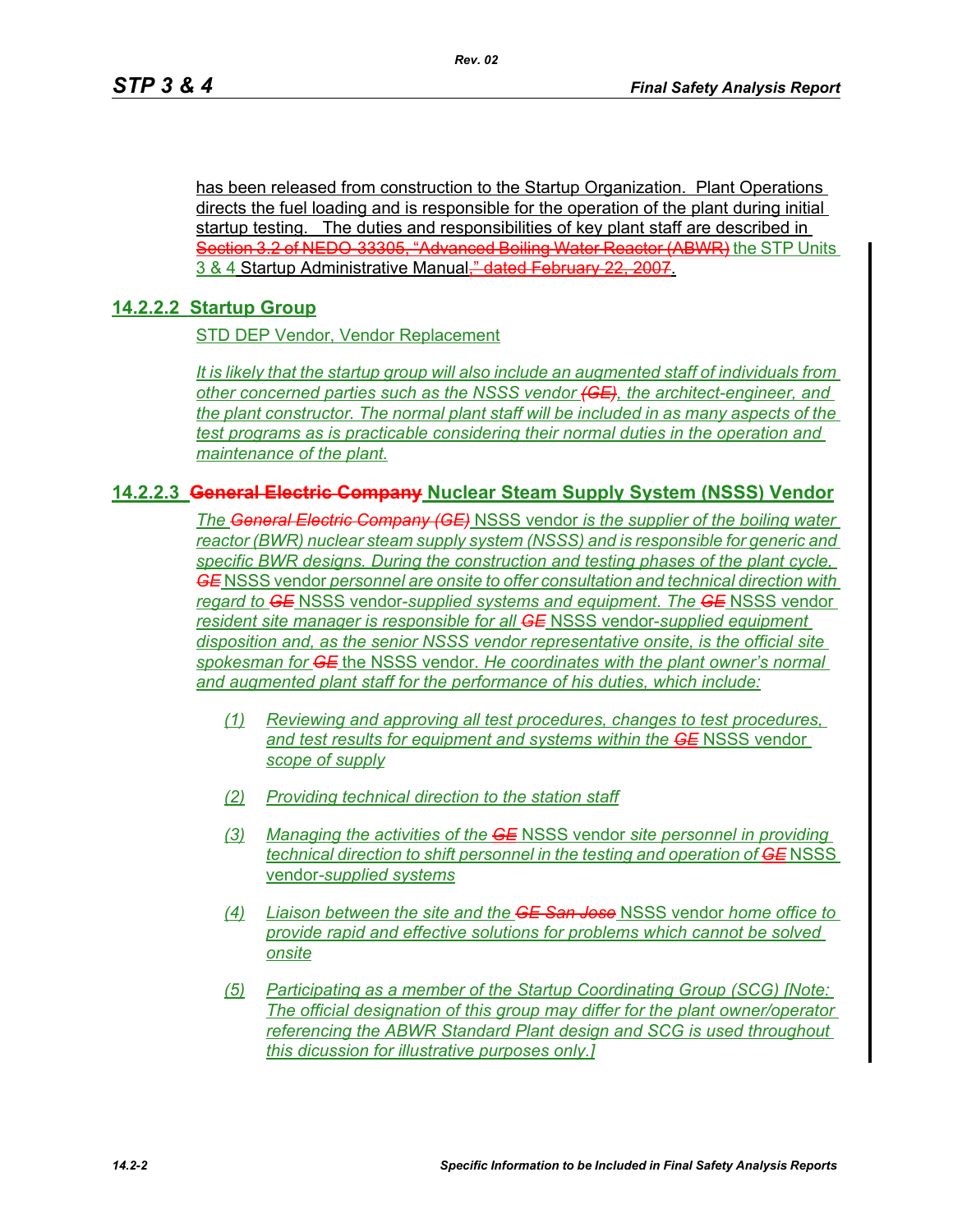# **14.2.2.5 Interrelationships and Interfaces**

*Effective coordination between the various site organizations involved in the test program is achieved through the SCG, which is composed of representatives of the plant owner/operator, GE* NSSS vendor*, and others. The duties of the SCG are to review and approve project testing schedules and to effect timely changes to construction or testing in order to facilitate execution of the preoperational and initial startup test programs.*

### **14.2.3 Test Procedures**

*Specifically, GE* the NSSS vendor *will provide the COL applicant with scoping documents (i.e., preoperational and startup test specifications) containing testing objectives and acceptance criteria applicable to its scope of design responsibility.*

### **14.2.5 Review, Evaluation, and Approval of Test Results**

*Individual test results are evaluated and reviewed by cognizant members of the startup group. Test exceptions or acceptance criteria violations are communicated to the affected and responsible organizations who will help resolve the issues by suggesting corrective actions, design modifications, and retests. GE* The NSSS vendor *and others outside the plant staff organization, as appropriate, will have the opportunity to review the results for conformance to predictions and expectations.*

# **14.2.7 Conformance of Test Program with Regulatory Guides**

STD DEP 9.5-1

*The NRC Regulatory Guides listed below were used in the development of the initial test program and the applicable tests comply with these guides except as noted. The applicable revisions of the regulatory guides listed below can be found in Table 1.8-20.*

*(10) Regulatory Guide 1.108—"Periodic Testing of Diesel Generators Used as*  **Onsite Electric Power Systems at Nuclear Power Plants.**" Regulatory Guide 1.9—"Selection, Design, Qualification, and Testing of Emergency Diesel Generator Units Used As Class 1E Onsite Electric Power Systems at Nuclear Power Plants."

# **14.2.8 Utilization of Reactor Operating and Testing Experience in the Development of Test Program**

STD DEP Vendor, Vendor Replacement

*Since every reactor/plant in a GE BWR product line is an evolutionary development of the previous plant in the product line (and each product line is an evolutionary development from the previous product line), it is evident that the ABWR plants have the benefits of experience acquired with the successful and safe startup of more than 30 previous BWR/1–6* and ABWR *plants. The operational experience and knowledge gained from these plants and other reactor types has been factored into the design and test specifications of GE* NSSS vendor*-supplied systems and equipment that will be demonstrated during the preoperational and startup test programs.*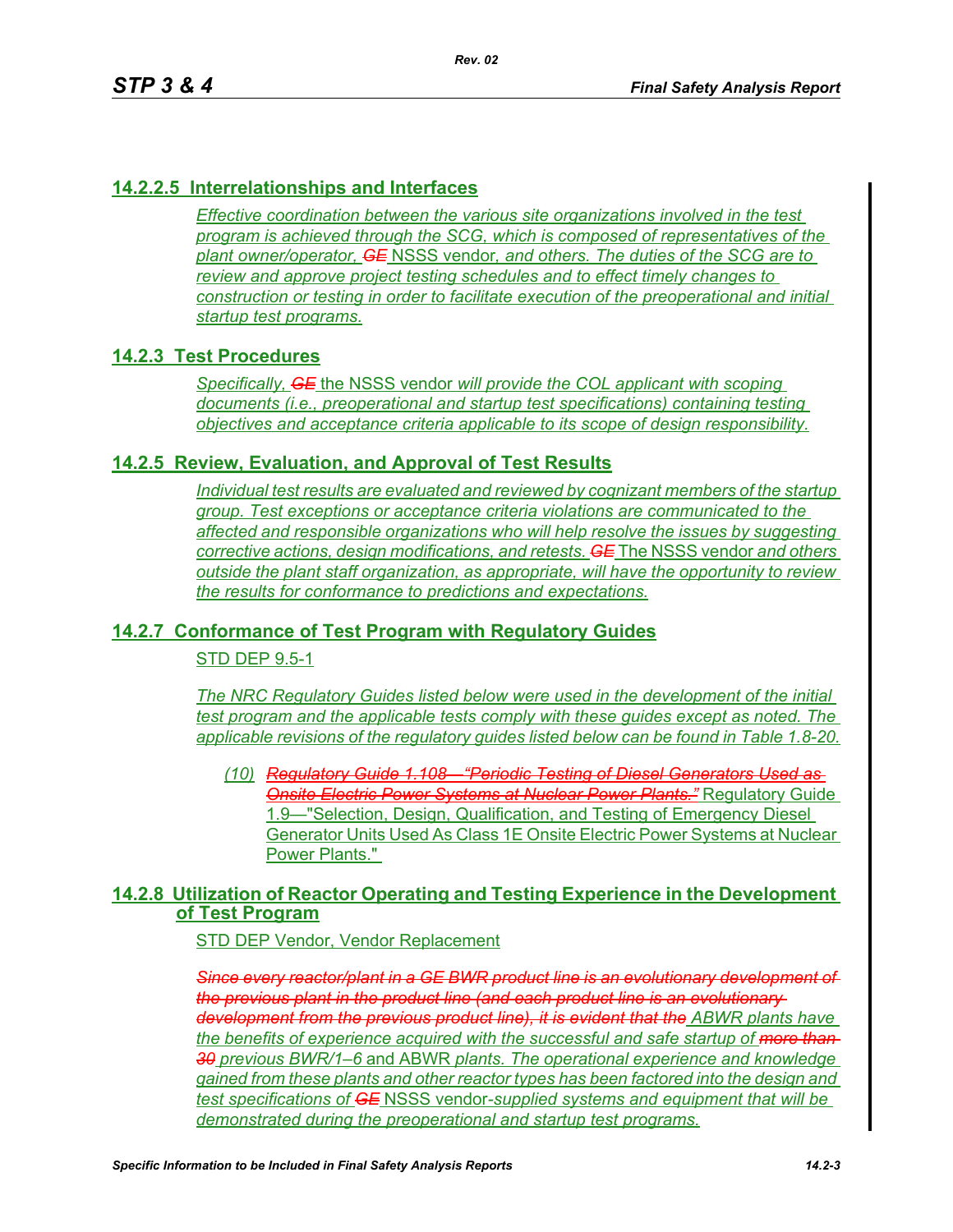# **14.2.11 Test Program Schedule**

The following supplement addresses the COL License Information Item contained within the text of this subsection

The schedule, relative to the initial fuel load date, for conducting each major phase of the initial test program, including the timetable for generation, review and approval of procedures, testing and analysis of results will be provided to the NRC 6 months prior to commencement of the initial test program. (COM 14.2-1)

# **14.2.12 Individual Test Descriptions**

### **14.2.12.1 Preoperational Test Procedures**

STD DEP Vendor, Vendor Replacement

*Specific testing to be performed and the applicable acceptance criteria for each preoperational test will be documented in detailed test procedures to be made available to the NRC approximately 60 days prior to their intended use. Preoperational testing will be in accordance with the detailed system specifications and associated equipment specifications for equipment in those systems (provided as part of scoping documents to be supplied by GE* the NSSS vendor *and others as described in Subsection 14.2.3).*

# **14.2.12.1.2 Reactor Recirculation System Preoperational Test**

The following supplement augments that provided by this subsection.

NEDO-33316, "Advanced Boiling Water Reactor (ABWR) Vibration Assessment Program in compliance with The United States Nuclear Regulatory Commission Regulatory Guide 1.20," dated April 2007, identifies the testing/inspection requirements for verifying reactor vessel internals flow-induced vibration is within **IF HIGHT** HIGHT THE STEAGE INTERTATION THE STEAGE THE STEAGE THE STEAGE THE 2 Subsections 3.9.2.3 and 3.9.2.4.

# **14.2.12.1.3 Recirculation Flow Control System Preoperational Test**

#### STD DEP T1 3.4-1

### *(2) Prerequisites*

*The construction tests have been successfully completed, and the SCG has reviewed the test procedure and approved the initiation of testing. The following systems shall be available, as needed, to support the specified testing and the corresponding system configurations: Reactor Recirculation System, Feedwater Control System, Steam Bypass and Pressure Control System, Electric Power Distribution System/instrumentation and control power supply, Process Computer* Plant Information and Control *System, Reactor Water Cleanup System, CRD System, RCIS, Neutron Monitoring System, Automatic Power Regulator System, Condensate and Feedwater System and Reactor Protection System.*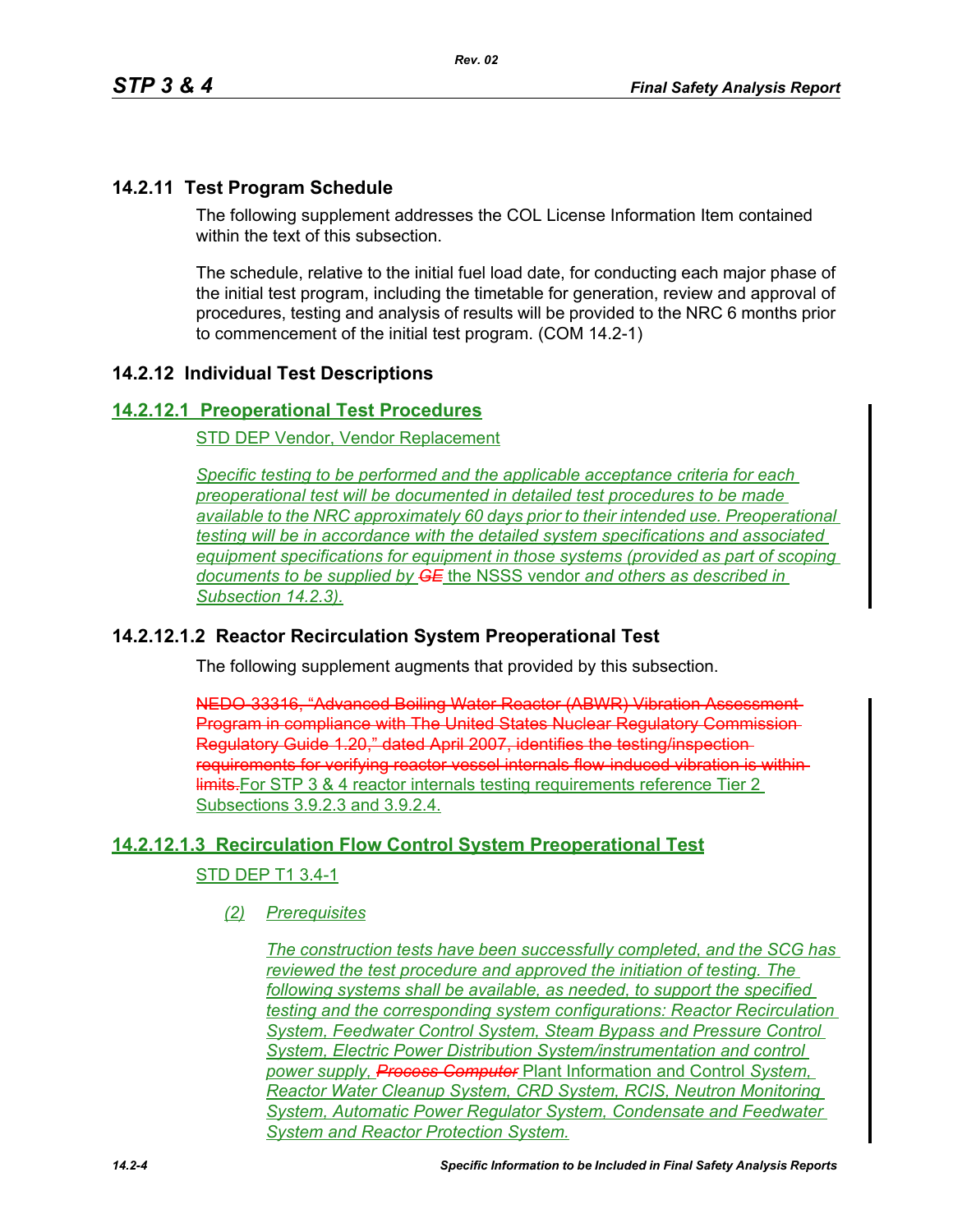# **14.2.12.1.4 Feedwater Control System Preoperational Test**

*(2) Prerequisites*

*Appropriate instrumentation and control power supply, Turbine Control System, Reactor Recirculation Flow Control System, Condensate and Feedwater System, Process Computer* Plant Information and Control *System, Reactor Water Cleanup System, RCIC System,* and *Nuclear Boiler System and Multiplexing System shall be available and operational to support the performance of this test.*

# **14.2.12.1.8 Residual Heat Removal System Preoperational Test**

*(2) Prerequisites*

*Reactor Building Cooling Water System, Instrument Air System, Fuel Pool Cooling and Cleanup System, Leak Detection System, RCIC System, Suppression Pool Water System, Nuclear Boiler System, Process Computer System, Electric Power Distribution System, Process Computer* Plant Information and Control *System and other required interfacing systems shall be available, as needed, to support the specified testing and the appropriate system configurations.*

# **14.2.12.1.9 Reactor Core Isolation Cooling System Preoperational Test**

STD DFP T1 2 4-3

*(3) General Test Methods and Acceptance Criteria*

*The RCIC turbine shall be tested in accordance with the manufacturer's recommendations. Usually this involves the turbine first being tested while disconnected from and then while coupled to the pump.* 

- *(f) Satisfactory performance of the RCIC System during the following modes of operation. This test shall be performed using temporary steam supply, equipment, piping and instrumentation as necessary for the test:*
	- *(iv) Turbine quick start in response to the simulated automatic initiation signal with suction from the condensate storage pool and discharge via test return line to the condensate storage* suppression *pool. This test shall demonstrate proper system flow rate and time to rated flow and no malfunction in the system.*
- *(k) Proper operation of the barometric condenser condensate pump and vacuum pump.*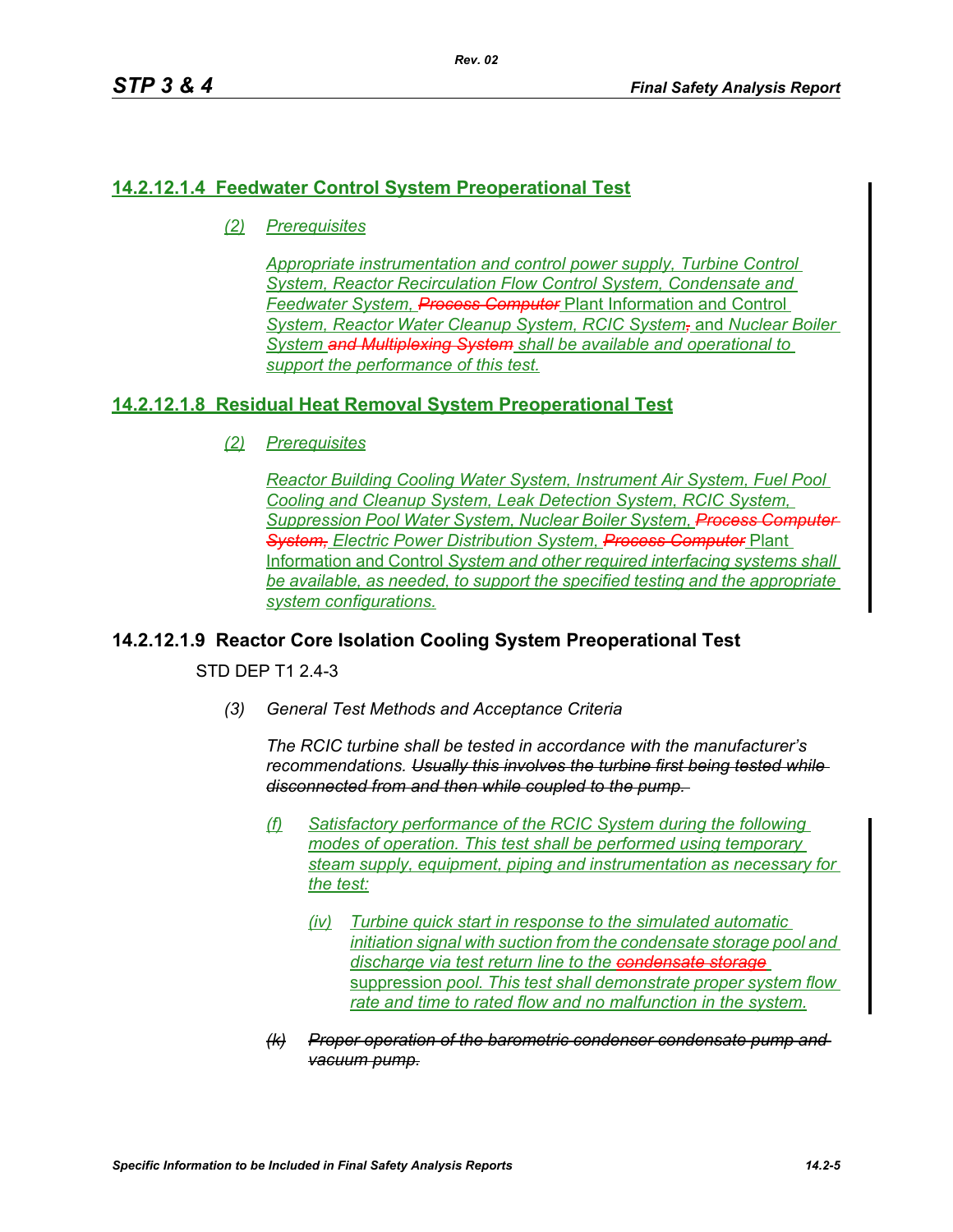# **14.2.12.1.11 Safety System Logic and Control Preoperational Test** STD DEP T1 3.4-1

*(2) Prerequisites*

*The process computer* Plant Information and Control System *shall be available for displaying and logging, as required, the SSLC supplied parameters and fault identification and bypass status signals. Additionally, a dedicated diagnostic instrument surveillance test controller (STC)* equipment *shall be available and used as an aid in performing SSLC functional logic testing, including trip, initiation, and interlock logic.*

# **14.2.12.1.12** *Multiplexing System* **Data Communication Function Preoperational Test**

### STD DEP T1 3.4-1

*(1) Purpose*

*To verify proper functioning of the plant multiplexing system* data communications*, including both essential and nonessential (EMS and NEMS) subsystems* functions*.*

*(2) Prerequisites*

*The construction test have been successfully completed, and the SCG has reviewed the test procedure and approved the initiation of testing. The power supply, logic units (SSLC), and other component*s *(MCU, RMU, CMU) associated with the essential and non-essential multiplexing systems* data communications function *shall be operable. The interfacing systems' actuators, alarms, and displays which receive the processed control signals from the essential and non-essential multiplexing systems shall be operational. The data acquisition and communication software required to support the essential and non-essential multiplexing system functions shall be available.*

*(3) General Test Method and Acceptance Criteria*

*Since this system* function provides the *is the primary communication interface between the various plant systems, it shall be adequately tested during the preoperational phase testing performed on those interconnected systems. The integrated hardware/software testing shall check the system functional performance and interface requirements as specified in the nonessential multiplexing system (NEMS) and essential multiplexing system (EMS) design specifications. The verification and validation (V&V) tests are performed to check the input signal coming from appropriately assigned input point and the output signal to the appropriately assigned signal points. This testing shall also check the* Remote Digital Logic Controller (RDLC) Function and fail-safe functions of both the sending system (input point) and receiving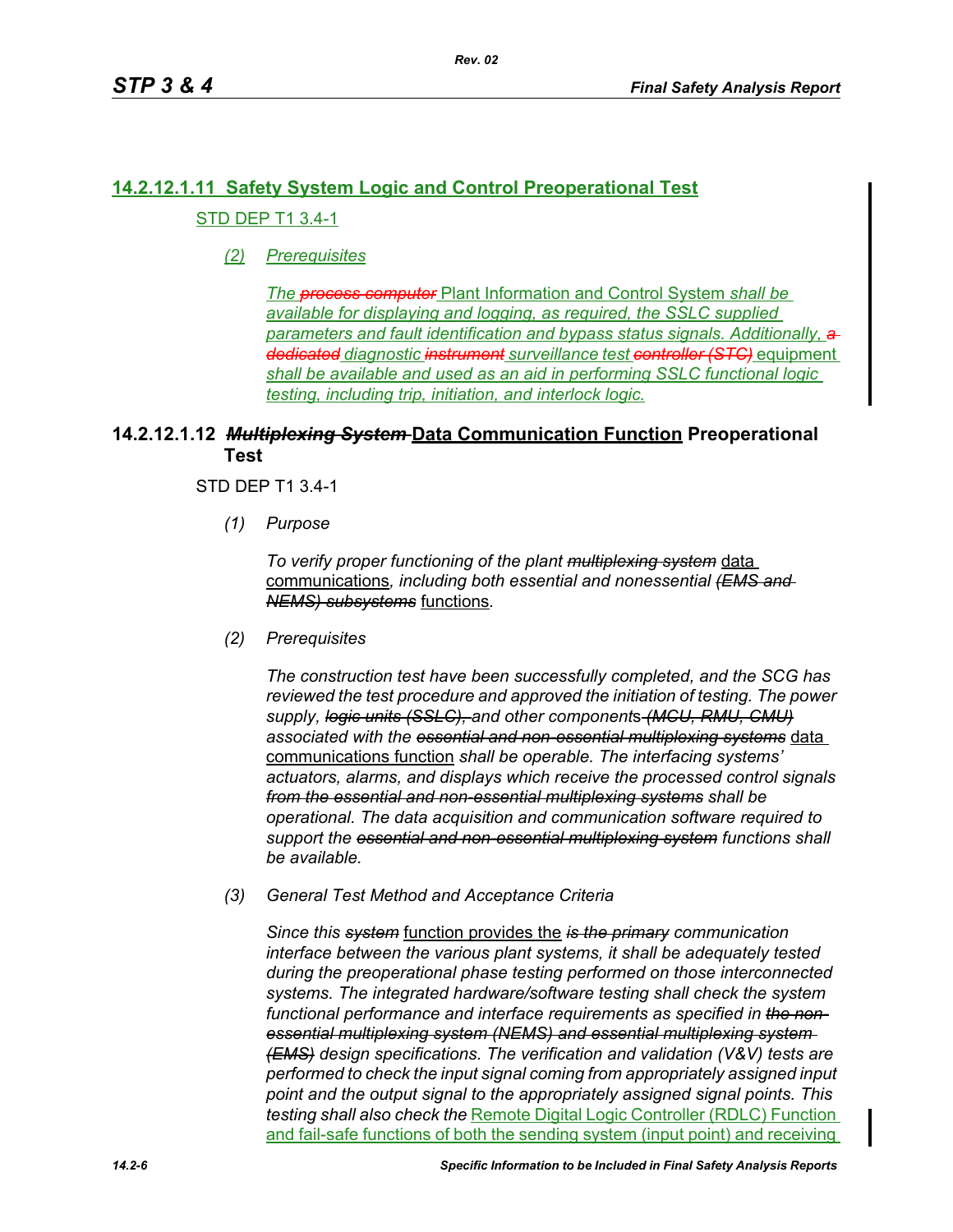system (output point). *function of the redundant multiplexing system and the fail-safe function of both systems. The c*C*apability of both warm and cold starts upon power interruption and automatic self-test function of the systems shall also be demonstrated to meet the design requirements. Additionally, after the above verification, the validated essential multiplexing system shall be checked for final validation during integrated EMS/SSLC testing as part of the SSLC preoperational test (Subsection 14.2.12.1.11). Testing shall include confirmation of every multiplexed sensor signal for accuracy, and functional requirements of control, interlock or display as specified in the documents of the system integrated within the SSLC.*

### **14.2.12.1.13 Leak Detection and Isolation System Preoperational Test**

### STD DEP T1 2.14-1

- *(2) Prerequisites*
	- *(k) Other auxiliary systems (e.g., PRM, RD, RCW, HNCW, HVAC, ACS, FCS, SPCU, etc.) associated with the LDS functions*

#### **14.2.12.1.14 Reactor Protection System Preoperational Test**

#### STD DEP T1 3.4-1

*(2) Prerequisites*

*Additionally, appropriate simulated RPS multiplexed input signals shall be provided for each of the four RPS divisions.*

### **14.2.12.1.16** *Process Computer* **Plant Information and Control System Preoperational Test**

*(1) Purpose*

*To verify the proper operation of the Process Computer* Plant Information and Control *System (P*I*CS), including the Performance Monitoring and Control System (PMCS) and the Power Generation Control System (PGCS) and their related functions.*

*(3) General Test Methods and Acceptance Criteria*

*Proper performance of system hardware and software will be verified by a series of individual and integral tests. These tests shall demonstrate that the P*I*CS, including PMCS and PGCS, operates properly as specified in Subsection 7.7.1.5 and applicable P*I*CS design specifications through the following testing:*

*(d) Proper data transmission and interface with other plant equipment such*  as the **multiplexing system**, neutron monitoring system, ATLM<del>, site hos</del> *computer and emergency operation facility.*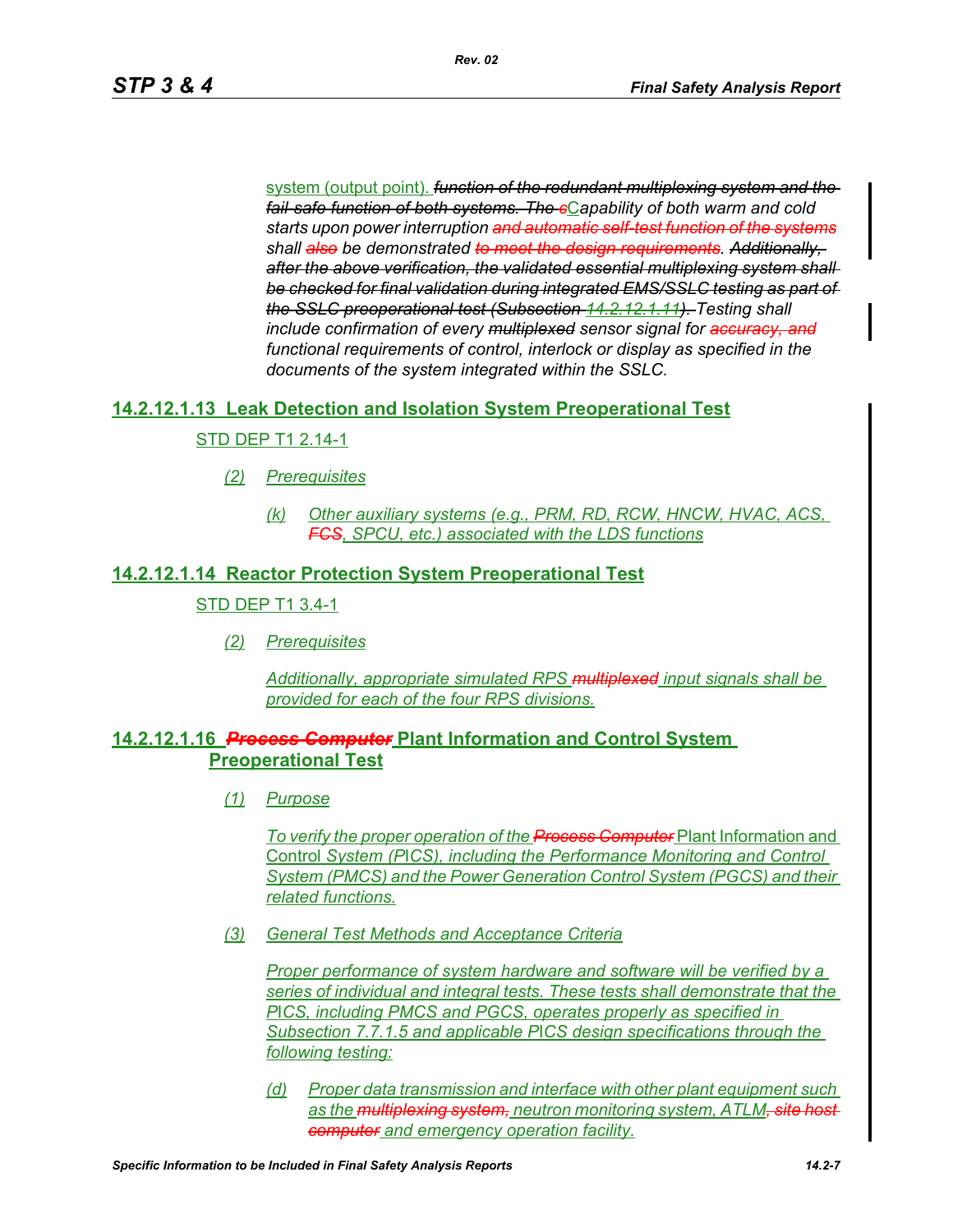# **14.2.12.1.17 Automatic Power Regulator Preoperational Test**

*(2) Prerequisites*

*The Process Computer* Plant Information and Control *System, RCIS, RFC System, Turbine Control System, SB&PC System, and other required system interfaces shall be available to support the specified system testing.*

# **14.2.12.1.18 Remote Shutdown System Preoperational Test**

### STD DEP T1 2.14-1

### STD DEP 8.3-1

*(2) Prerequisites*

*FCSThe construction tests have been successfully completed, and the SCG has reviewed the test procedure and approved the initiation of testing. Communication shall be established between the RSS panel, main control room, and each system associated with the RSS. Additionally, the 480 VAC and 6.9* 4.16 *kVAC electrical power system shall be in operation and available and 125 VAC/125 VDC control power shall be supplied to the remote shutdown panel. The applicable portions of the RHR, HPCF, RCW, RSW, NBS, ACS, FCS and MUWC shall be available, as needed, to support the specified testing.*

# **14.2.12.1.45.4 Electrical Power Distribution System Preoperational Test**

STD DEP 8.3-1

### STD DEP ADMAdmin

*(2)* Prerequisites

*The construction tests for the individual component associated with the EPDS have been successfully completed, and the* Startup Coordination Group *(SCG) has reviewed the test procedure and approved the initiation of testing. All the necessary permanently installed and test instrumentation shall have been properly calibrated and operational. Appropriate electrical power sources shall be available for remote control, parameter information and annunciators associated with the electrical power distribution system. Adequate ventilation to both switchgear and battery rooms shall be available and operational. The portion of Fire Protection System covering the EPDS areas shall be available for use. Additionally, the plant EPDS (27 kV, 6.9 kV,* 13.8 kV, 4.16kV, *480V, and 120 VAC, and 125 VDC power) shall be installed prior to this test.*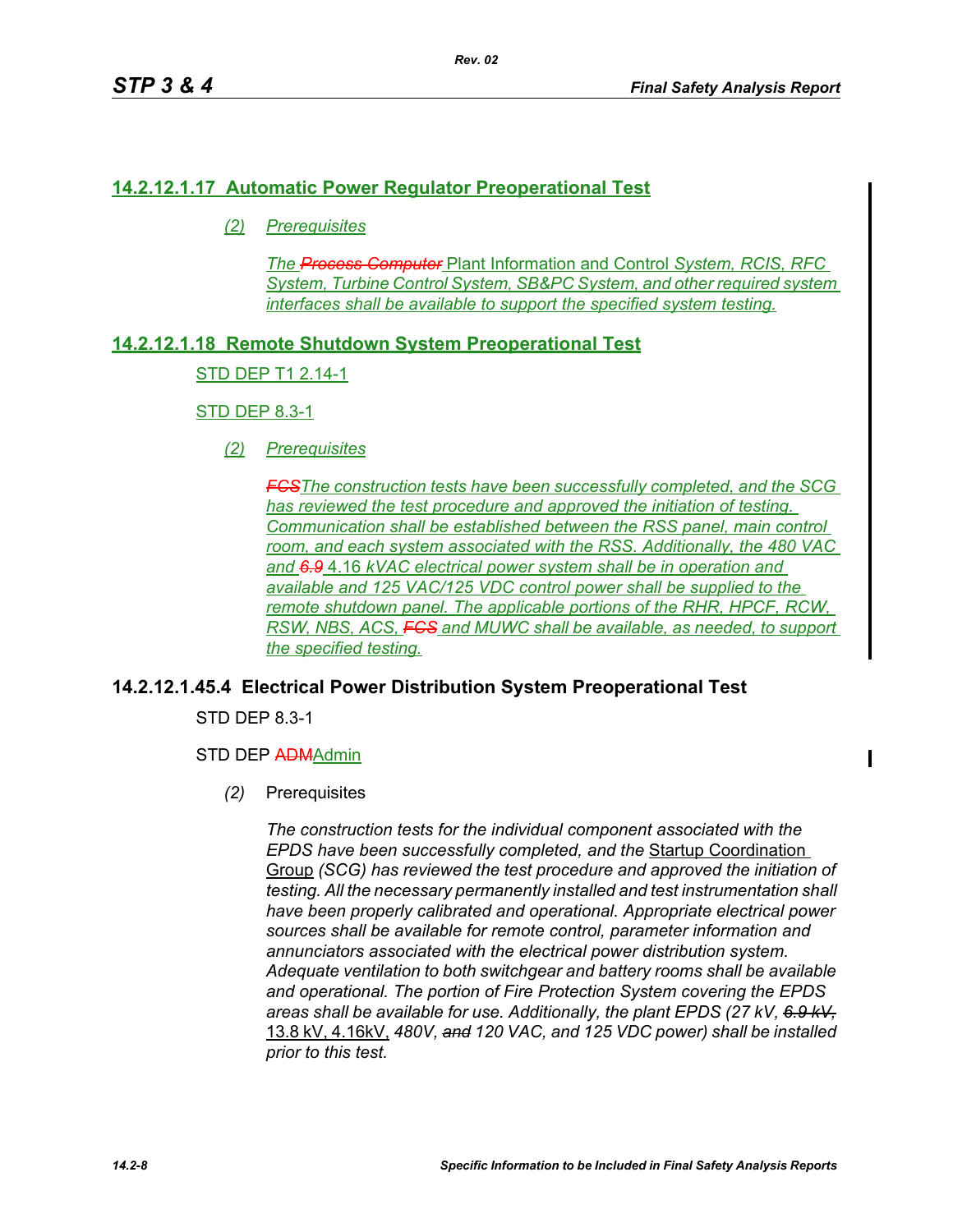# **14.2.12.1.50 Fuel-Handling and Reactor Component Servicing Equipment Preoperational Test**

STD DEP 9.1-1

*(3) General Test Methods and Acceptance Criteria*

*Fuel-handling and reactor component servicing equipment testing described herein includes that of the reactor building crane, refueling* machine *bridge, auxiliary platform, and the associated hoists and grapples, as well as other lifting and rigging devices.* 

*Performance shall be observed and recorded during a series of individual component and integrated system tests. These tests shall demonstrate that the system operates properly as described in Subsection 9.1.4 during following testing:*

- *(d) Proper assembly and operation of reactor vessel servicing equipment, including reactor vessel servicing tools, main steamline plugs, shroud head stud wrench, head holding pedestal, RPV head tensioning and detensioning, dryer/separator strongback, and* RPV *head strongback carousel* and stud tensioning system*.*
- *(f) Dynamic and static load testing of all cranes, hoists, and associated lifting and rigging equipment, including static load testing at 125% of rated load and full operational testing at 100% of rated load.* Heavy load strongbacks will be tested to ANSI 14.6 requirements.
- *(h) Proper installation and operation of fuel servicing equipment, such as fuel preparation machine, new fuel inspection stand, channel bolt wrenches and handling tools,* and *general-purpose grapples and fuel pool vacuum sipper.*
- *(i) Correct installation and operation of under-reactor vessel servicing equipment, including FMCRD servicing tools and handling equipment, incore flange seal test plug* sealing equipment*, and RIP handling equipment.*

# **14.2.12.1.51 Expansion, Vibration and Dynamic Effects Preoperational Test** STD DEP T1 2.14-1

- *(2) Prerequisite*
	- *(b) The BOP scope of piping systems are as follows:*

*(xiii) FCS hydrogen recombiner piping* Not Used

 $\blacksquare$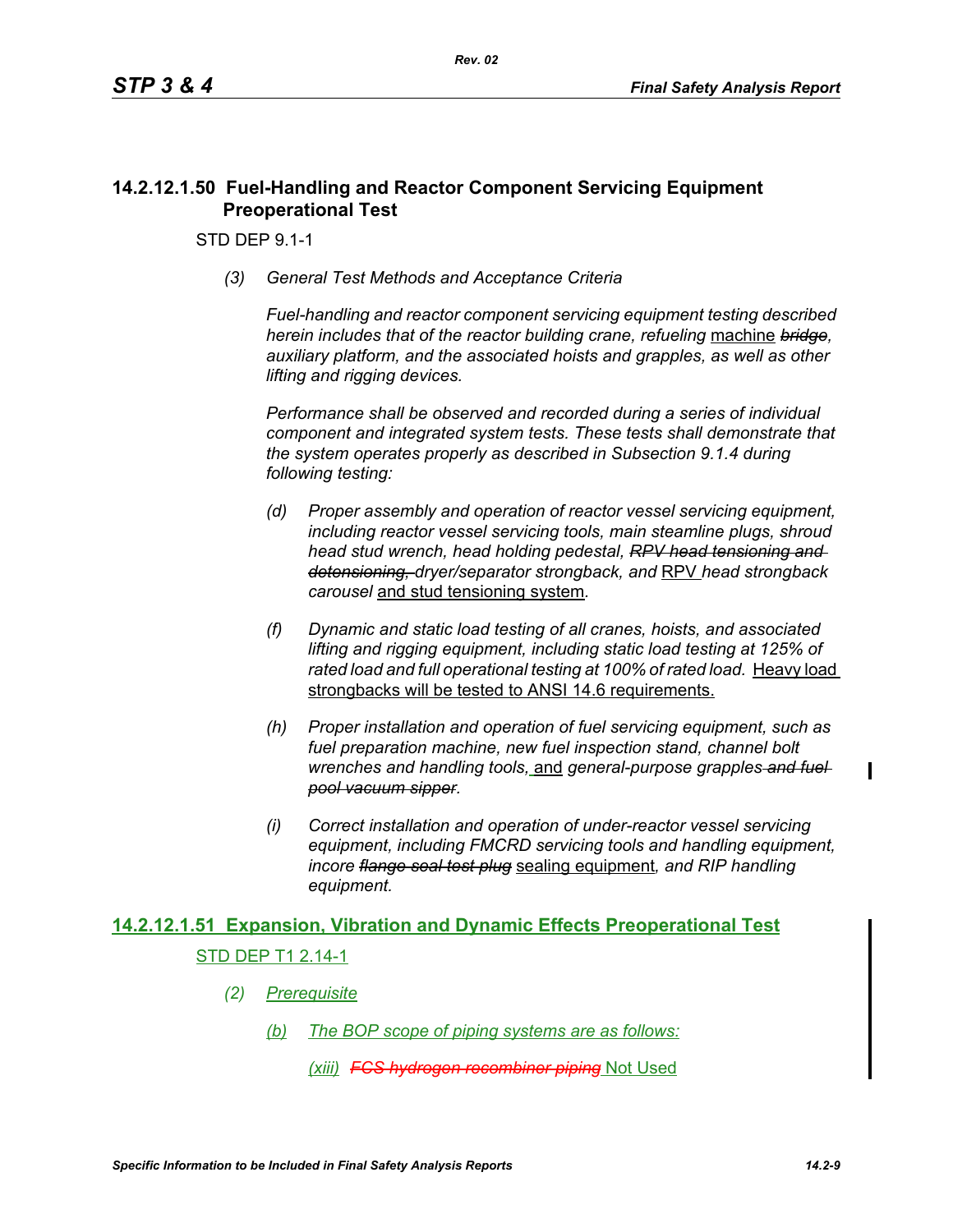# **14.2.12.1.52 Reactor Vessel Flow-Induced Vibration Preoperational Test**

The following supplement augments that provided by this subsection.

NEDO-33316, "Advanced Boiling Water Reactor (ABWR) Vibration Assessment Program in compliance with The United States Nuclear Regulatory Commission Regulatory Guide 1.20," dated April 2007 provides references to the comprehensive vibration assessment test results for the ABWR Valid Prototype reactor. The LTR provides the basis for classifying STP 3 & 4 as having "Non-Prototype, Category I" reactor internals of the Valid Prototype Standard 1350 MWe Plant. For Non-Prototype, Category I ABWR units, the vibration assessment program consists of (1) a vibration analysis program and (2) an inspection program prior to and following the preoperational tests. This program complies with Regulatory Guide 1.20-For STP 3 & 4 reactor internals testing requirements reference Tier 2 Subsections 3.9.2.3 and 3.9.2.4.

# **14.2.12.1.55 Reactor Water Chemistry Control Systems Preoperational Test**

STD DEP T1 2.14-1

*(2) Prerequisites*

*The construction tests have been successfully completed, and the SCG has reviewed the test procedure(s) and approved the initiation of testing. The FCS, Offgas System, appropriate electrical power, and other required interfacing systems shall be available, as needed, to support the specified testing.*

The following supplement augments that provided by this subsection.

Testing for systems that will not be placed in service during the initial operating cycle may be deferred.

# **14.2.12.1.70 Main Turbine and Auxiliaries Preoperational Test**

STD DEP Admin

*(2) Prerequisites*

*To the extent practicable, a temporary steam supply shall be available to apply to the main turbine and reactor feed pump seals.*

# **14.2.12.1.72 Flammability Control System Preoperational Test Not Used**

### STD DEP T1 2.14-1

NEDE-33330P, "Advanced Boiling Water Reactor (ABWR) Hydrogen Recombiner Requirements Elimination," dated May 2007 describes the elimination of the hydrogen recombiners from the certified design. The markup information on pages C-100 and C-101 of NEDE-33330P is incorporated by reference.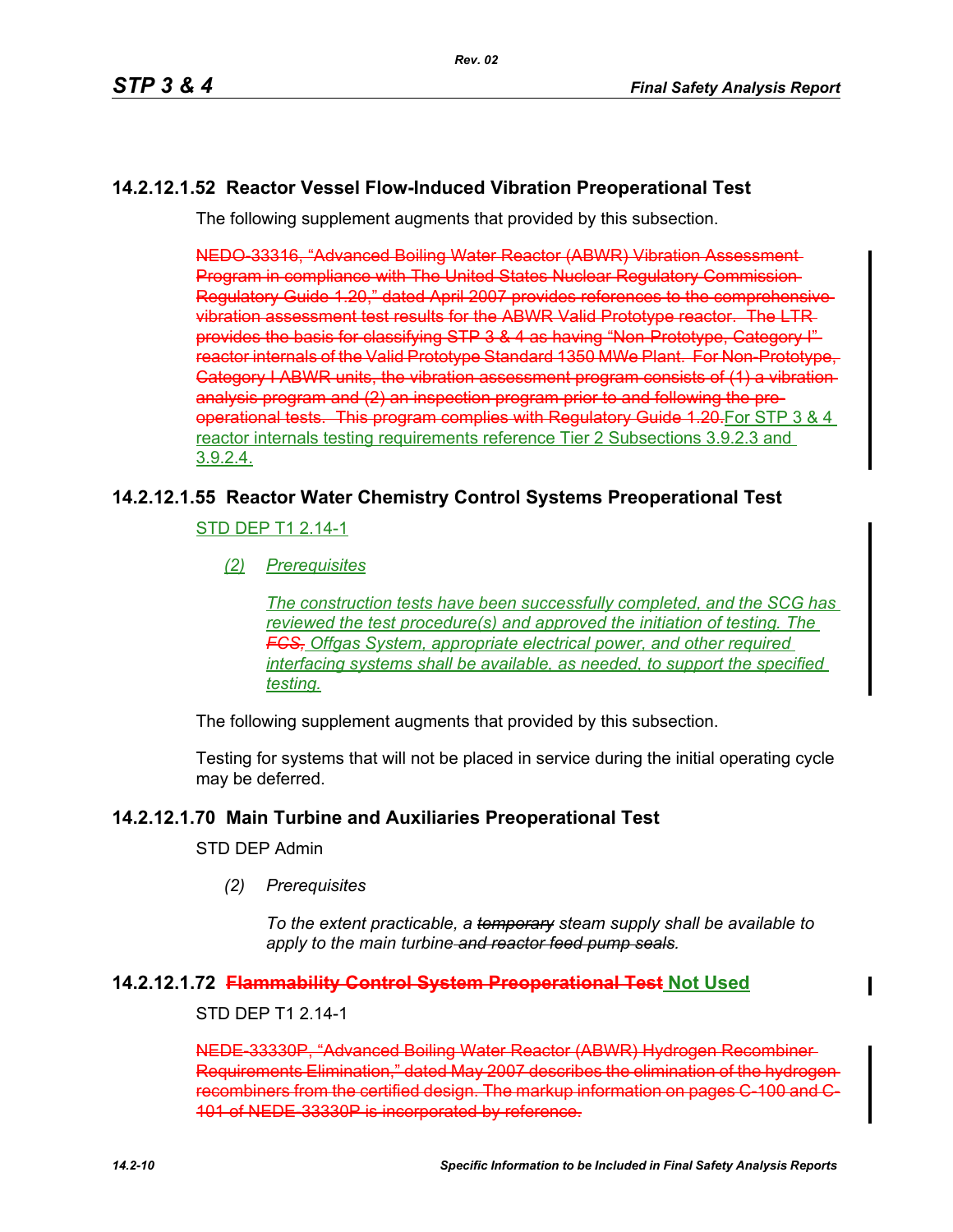#### *(1) Purpose*

*To verify the ability of the Flammability Control System (FCS) to recombine hydrogen and oxygen and therefore maintain the specified inert atmosphere in the primary containment during long term post accident conditions.*

#### *(2) Prerequisites*

*The construction tests, including the pressure proof test, have been successfully completed, and the SCG has reviewed the test procedure and approved the initiation of testing. All system instrumentation shall be in accordance with the FCS instrument data sheets and calibrated per instrument supplier's instructions. All services, including water, electricity and communications, shall be available and performing at their rated design levels (flow, voltage, pressure, etc.). The wetwell and drywell airspace regions of the primary containment shall be intact, and all other required interfaces shall be available, as needed, to support the specified testing.*

#### *(3) General Test Methods and Acceptance Criteria*

*Performance shall be observed and recorded during a series of individual omponent and integrated system tests. This test shall demonstrate that the FCS operates properly as specified in Subsection 6.2.5 and applicable FCS design specifications through the following testing:*

- *(a) Proper operation of instrumentation and system controls in all combinations of logic*
- *(b) Verification of various component alarms including alarm actuation and reset, alarm set value, alarm indication and operating logic*
- *(c) Proper operation of all motor-operated and air-operated valves, including stroking using valve opening/closing switches at the control room, verification of indicator lamp, timing and isolation function, if applicable*
- *(d) Proper system operating conditions (i.e., the system shall be operated normally without any abnormalities, vibration, or leakage in components, valves, and piping within the FCS) for the following test cases while the FCS is in accident operating mode and regular testing mode of operation as defined in the design specification:*
	- *(i) Triple heater test for inside heater box temperature during steadystate operation*
	- *(ii) Blower running test for blower flow rate, flow control valve position and each line's gas flow rate*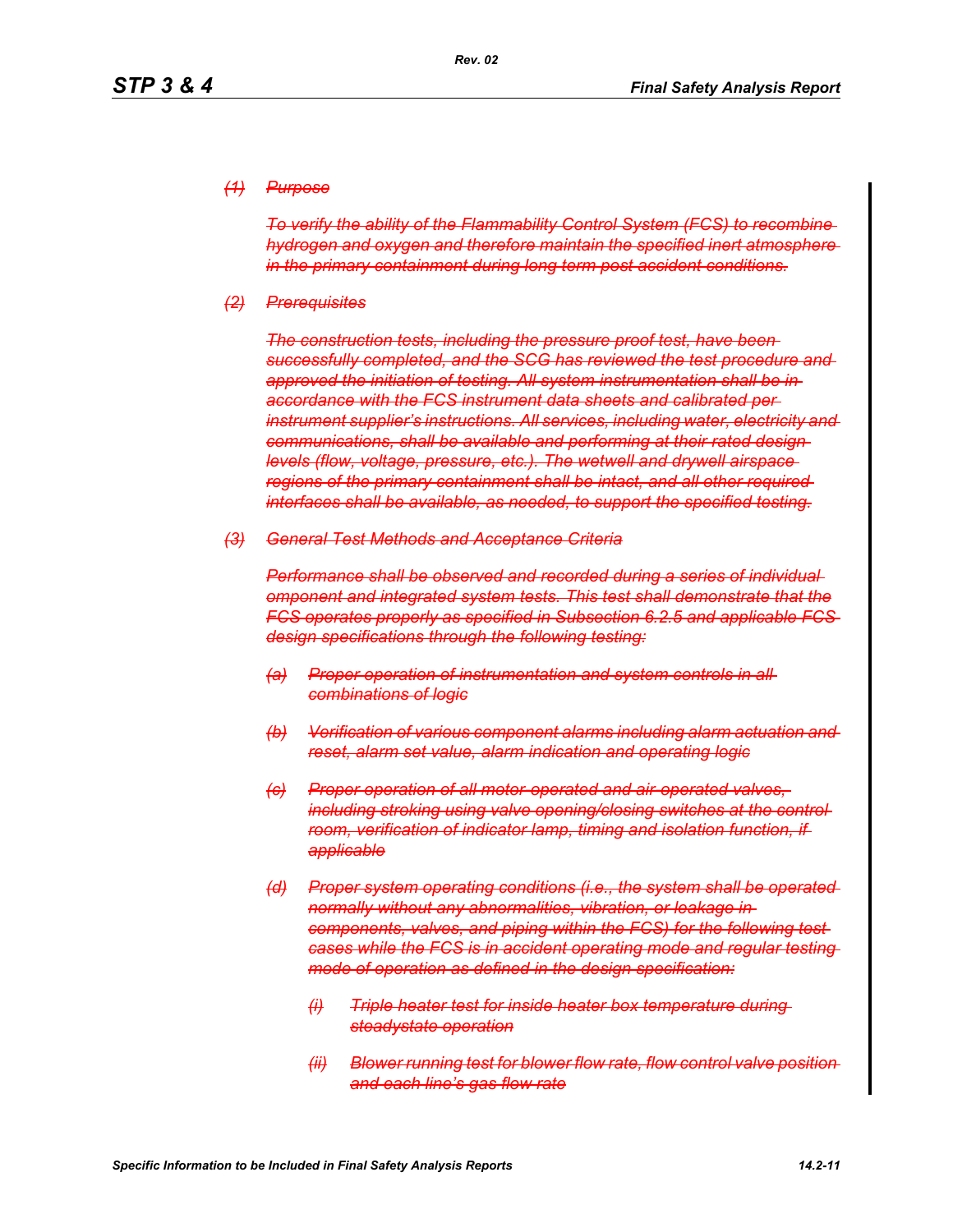- **Reaction chamber heatup test for blower flow rate, flow control** *valve position, each line's gas flow rate and the time for heating up the reactor chamber*
- *(e) Proper operation of interlocks including operation of all components subject to interlocking, interlocking set value and operating logic*
- *(f) Proper operation of permissive, prohibit, and bypass functions*
- *(g) Proper system operation while powered from primary and alternate sources, including transfers, and in degraded modes for which the system is expected to remain operational*

#### **14.2.12.1.75 Liquid and Solid Radwaste Systems Preoperational Tests**

STD DFP 11 2-1

#### STPSTD DEP 11.4-1

STD DEP Admin

- *(3) General Test Methods and Acceptance Criteria*
	- *(b) Proper operation of equipment protective features and automatic isolation functions, including those for ventilation systems and liquid effluent pathways* (as applicable)*.*
	- *(g) Acceptable functions of the thin film dryer, pelletizer, pellet filling machine, mixing tank, drum conveyor and incinerator during integrated solid radwaste system operation in solidifying, packaging, compacting, and incinerating processes, as specified by Subsection 11.4.*
	- *(h) Proper operation of filter and demineralizer regeneration cycles of the liquid radwaste system and their associated support facilities.*
	- *(j) Capability of the solid radwaste system to receive, process and transfer waste between designated locations using simulated waste variation in accordance with the Process Control Program (PCP).*
	- *(k) Proper operation of the automatic isolation function of radwaste system containment isolation valves upon receipt of a simulated containment isolation initiation signal.*

### **14.2.12.1.77 Ultimate Heat Sink Preoperational Test**

The conceptual design information in this subsection of the reference ABWR DCD is replaced with the following site-specific supplemental information.

*(2) Prerequisites*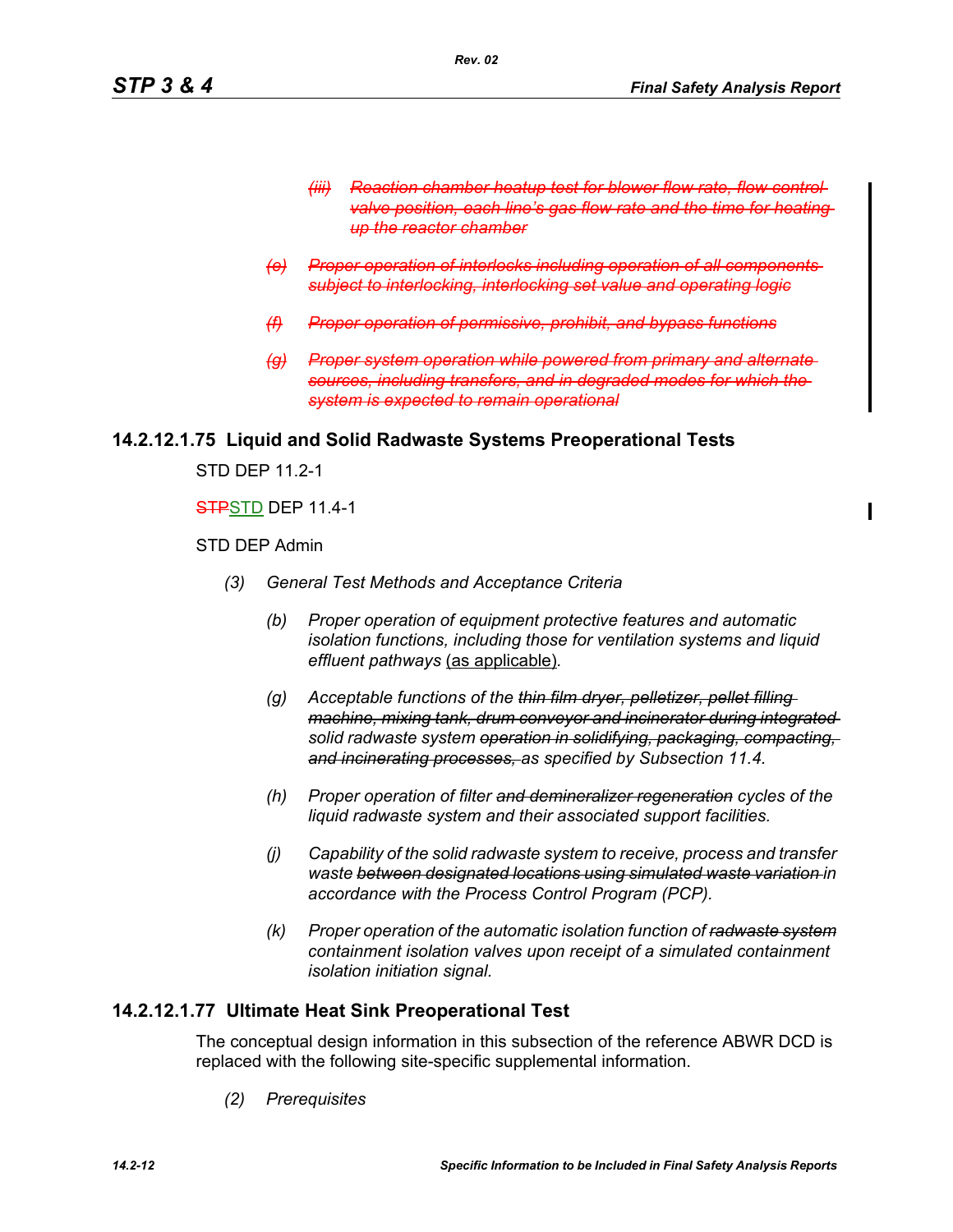*The construction tests have been successfully completed, and the SCG has reviewed the test procedure and approved the initiation of testing. All instrumentation and devices associated with the UHS has been properly calibrated. The HVAC System within spray pond* the RSW *pump* house *structure is operational and available. The Reactor Service Water System is operational and available for all anticipated modes of RSW System operation. Sufficient quantity of water are* is *available in the spray pond* UHS basin *for use. All of the required interfacing systems shall be available, as needed, to support the specified testing.*

- *(3) General Test Methods and Acceptance Criteria*
	- *(b) Proper operating conditions and performance capability of the UHS*  cooling tower *spray networks during all anticipated modes of the RSW System operations as specified in Subsection 9.2.5.4.1.*
	- *(d) Proper operation of the makeup water valve to maintain proper water level in the UHS spray pond* basin *through makeup line and maintain water quality in conjunction with the blowdown operation as specified in Subsection 9.2.5.3.4.*
	- *(e) Proper operation of blowdown from the UHS spray pond* basin *to remove excess water and maintain water quality control through the blowdown line as specified in Subsection 9.2.5.3.4.*

### **14.2.12.2.5 Control Rod Drive System Performance**

#### STD DEP 4.6-1

*(2) Prerequisites*

*The preoperational tests have been completed and plant management has reviewed the test procedures and approved the initiation of testing. For each scheduled testing iteration, the plant shall be in the appropriate operational configuration with the specified prerequisite testing complete. The applicable instrumentation shall be checked or calibrated, as appropriate. Additionally, a special test fixture contains a small pump associated hydraulic control*s and *shall be available for performing drive line friction testing.*

#### STD DEP 14.2-1

*(3) Description*

*In addition, the drive-line friction will be measured in terms of the pressure under hollow piston for each CRD at cold conditions (if not previously done during preoperational test phase) and again verified on four selected CRDs at rated temperature and pressure conditions during initial heatup of the startup test program.*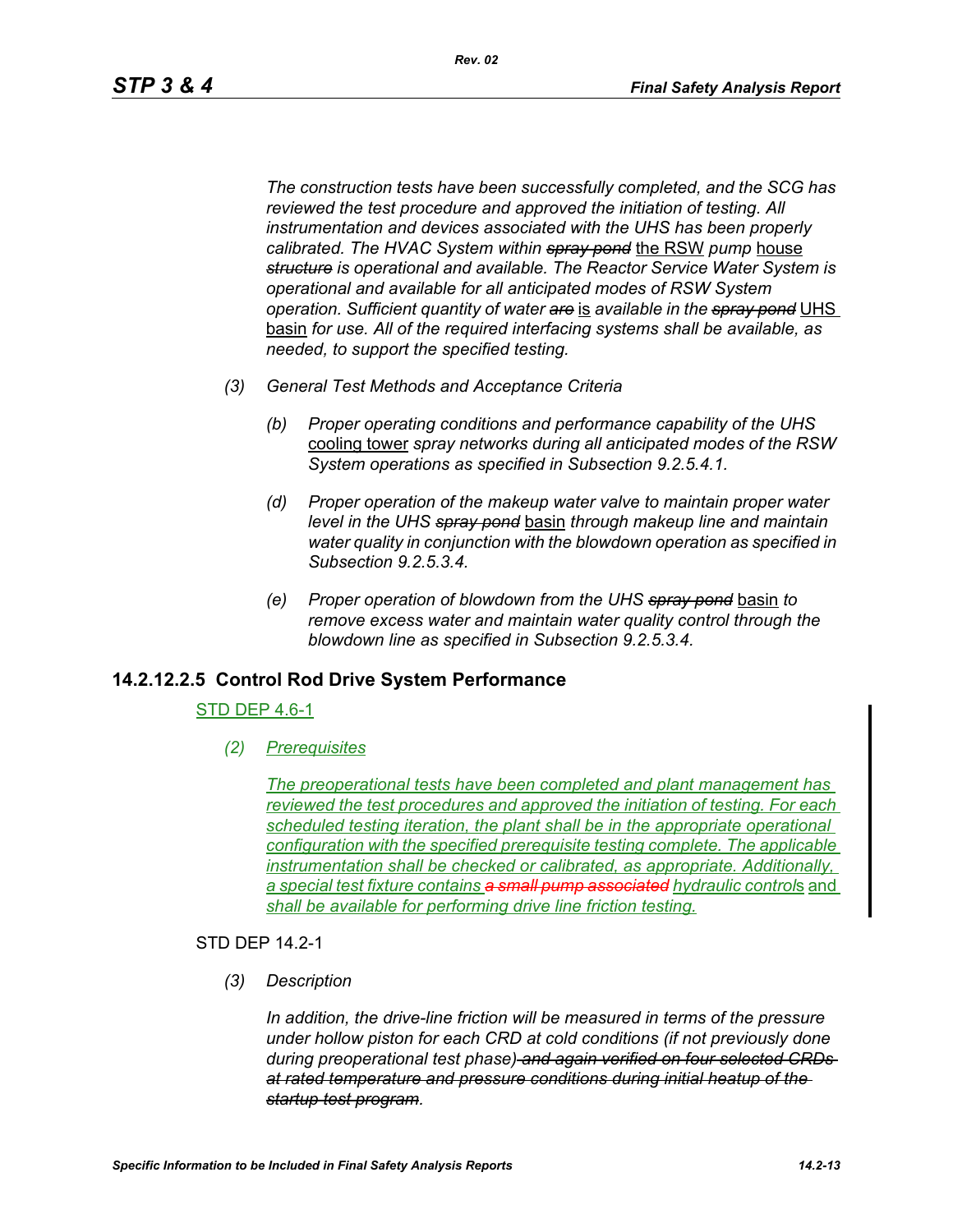### **14.2.12.2.6 Neutron Monitoring System Performance**

STD DEP Vendor, Vendor Replacement

*(4) Criteria*

*Level 2*

*Each LRPM reading shall agree with its calibrated value within the accuracy specified by the GE Startup Test Specifications.*

*The total ATIP uncertainty (including random noise and geometry uncertainty components) shall be less than the limits specified by the GE Startup Test Specifications.*

### **14.2.12.2.7** *Process Computer* **Plant Information and Control System Operation**

STD DEP T1 3.4-1

STD DEP Vendor, Vendor Replacement

*(1) Purpose*

*To verify the ability of the Process Computer* Plant Information and Control *System (P*I*CS) to collect, process, and display plant data, execute plant performance calculations, and interface with various plant control systems during actual plant operating conditions.*

*(3) Description*

*During plant heatup and the ascension to rated power, the various process variables that are monitored by the P*I*CS and required by the reactor core performance and plant performance calculations begin to enter their respective ranges for normal plant operation. During this time, it will be verified that the P*I*CS correctly receives, validates, processes, and displays the applicable plant information. Recording and playback features will also be tested. Data manipulation and plant performance calculations using actual plant inputs will be verified for accuracy, using independent calculations for comparison. Also, the ability of the P*I*CS to interface correctly with other plant control systems during operation will be demonstrated.*

*(4) Criteria*

### *Level 2*

*The reactor core performance calculation programs that calculate the core performance parameters (MCPR, MAPLHGR, and MLHGR) and LPRM gain adjustment factors shall produce results that agree with an independent method of calculation within the accuracy specified by the GE Startup Test Specifications.*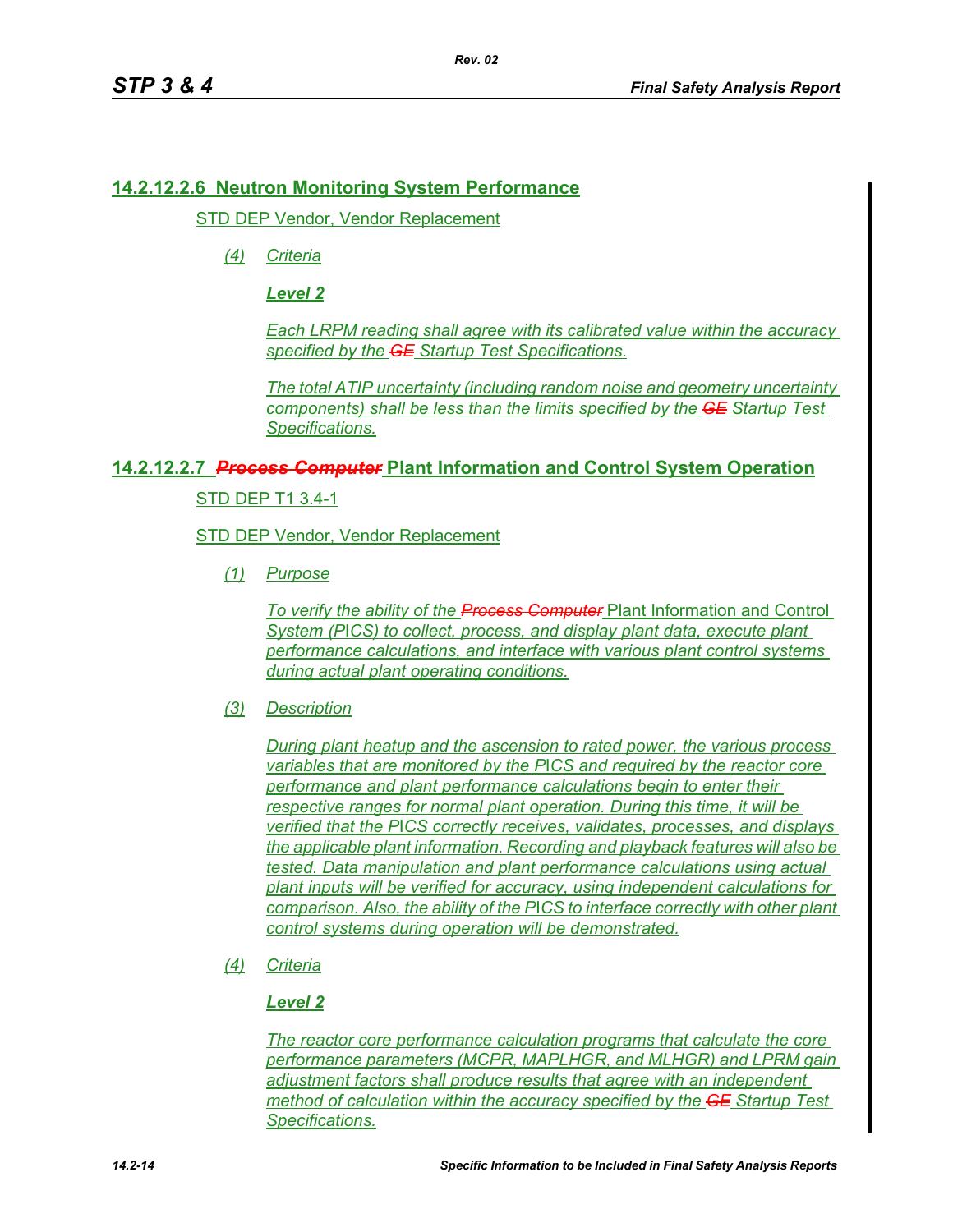# **14.2.12.2.8 Core Performance**

STD DEP Vendor, Vendor Replacement

*(4) Criteria*

*Level 1*

*For any non-GE fuel only, the Maximum Linear Heat Generation Rate (MLHGR) shall not exceed the limits specified by the plant Technical Specifications.*

# **14.2.12.2.9 Nuclear Boiler Process Monitoring**

*(4) Criteria*

# *Level 2*

*The difference between the actual reference leg temperature and the value(s) assumed during initial calibration shall be less than that amount which will result in a scale end point error as specified in the GE Startup Test Specifications (i.e., 1% of the instrument span for each range).* 

*With all recirculation pumps in operation at rated core flow and power conditions, the bottom head temperature as measured by the bottom drain line thermocouple shall agree with the saturated water temperature corresponding to steam dome pressure within the accuracy specified by the GE Startup Test Specifications.*

# **14.2.12.2.12 Reactor Internals Vibration**

The following supplement augments that provided by this subsection.

NEDO-33316, "Advanced Boiling Water Reactor (ABWR) Vibration Assessment Program in Compliance with The United States Nuclear Regulatory Commission Regulatory Guide 1.20," dated April 2007 provides references to the comprehensive vibration assessment test results, for the ABWR Valid Prototype Reactor. The LTR provides the basis for classifying STP 3 & 4 as having "Non-Prototype, Category I" reactor internals of the Valid Prototype Standard 1350 MWe Plant. For Non-Prototype, Category I ABWR units, the vibration assessment program consists of (1) a vibration analysis program and (2) an inspection program prior to and following the preoperational tests. This program complies with Regulatory Guide 1.20 For STP 3 & 4 reactor internals vibration assessment program reference Tier 2 Subsections 3.9.2.3, 3.9.2.4, and 3.9.2.6.

# **14.2.12.2.13 Recirculation Flow Control**

STD DEP Vendor, Vendor Replacement

*(4) Criteria*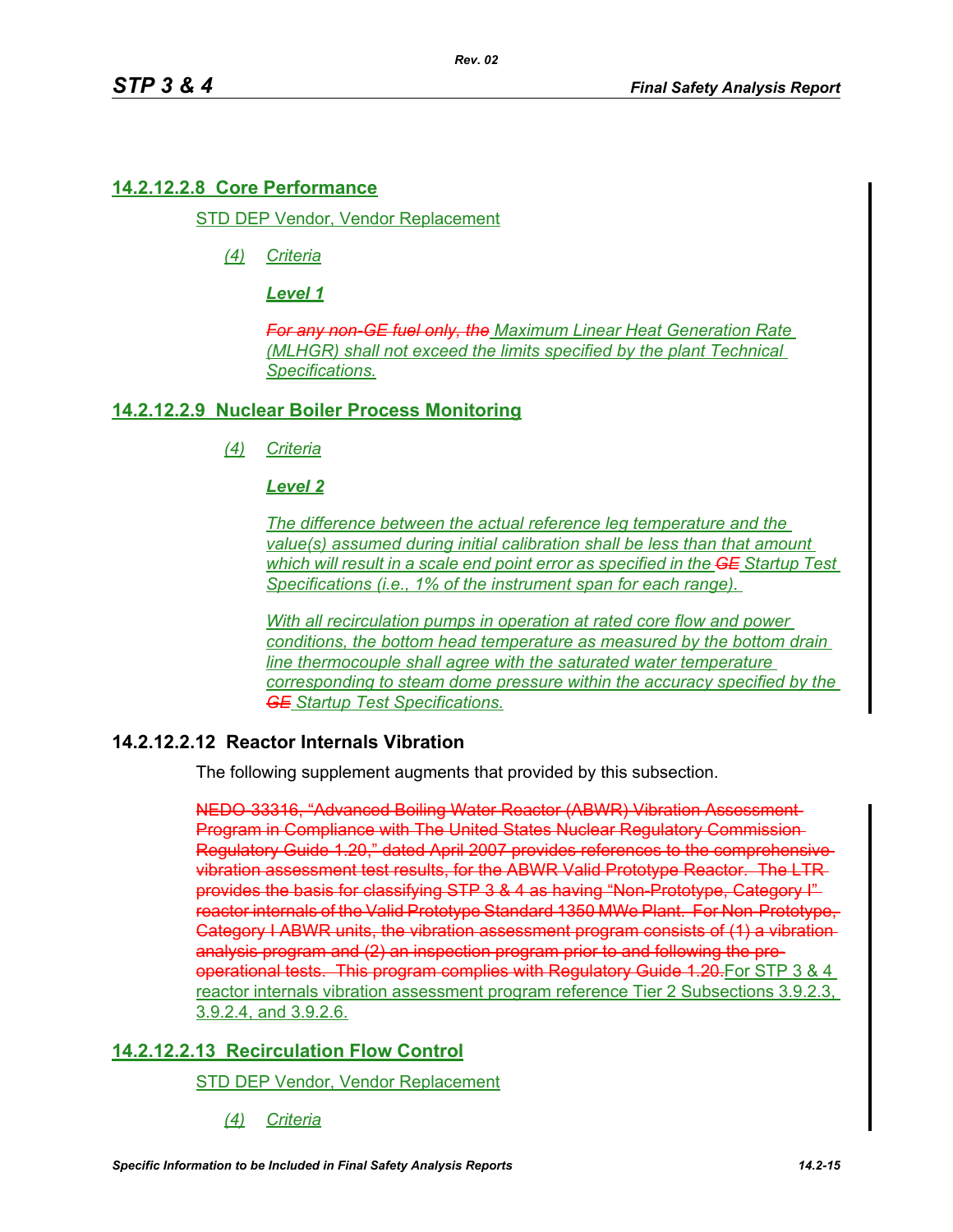# *Level 2*

*For any of the above test maneuvering, no high flux scram shall result as stated in the applicable Recirculation Flow Control System Design Specification and the trip avoidance margins shall at least comply with the requirements as stated in the GE Startup Test Specifications (i.e., at least 7.5% for neutron flux and 5.0% for simulated heat flux).*

# **14.2.12.2.15 Pressure Control**

*(4) Criteria*

### *Level 2*

*For all pressure controller transients, no high flux or vessel pressure scram shall result and the trip avoidance margin shall at least meet the requirements as stated in the GE Startup Test Specifications (i.e., at least 7.5% for neutron flux, 5.0% for simulated heat flux and 68.6 kPaD for vessel pressure).*

# **14.2.12.2.16 Plant Automation and Control**

### STD DEP T1 3.4-1

*(2) Prerequisites*

*Additionally, affected systems and equipment, including lower level control systems such as RCIS, recirc flow control, feedwater control and turbine control, as well as monitoring and predicting functions of the plant process computer and/or automation computer* PICS*, shall have been adequately tested under actual operating conditions.*

# **14.2.12.2.17 Reactor Recirculation System Performance**

STD DEP Vendor, Vendor Replacement

*(4) Criteria*

### *Level 2*

*At rated power and flow, the measured core pressure drop shall not exceed the predicted value by an amount as required by the GE Startup Test Specifications.*

# **14.2.12.2.22 RCIC System Performance**

STD DEP T1 2.4-3

### STD DEP Vendor, Vendor Replacement

*(1) Description*

П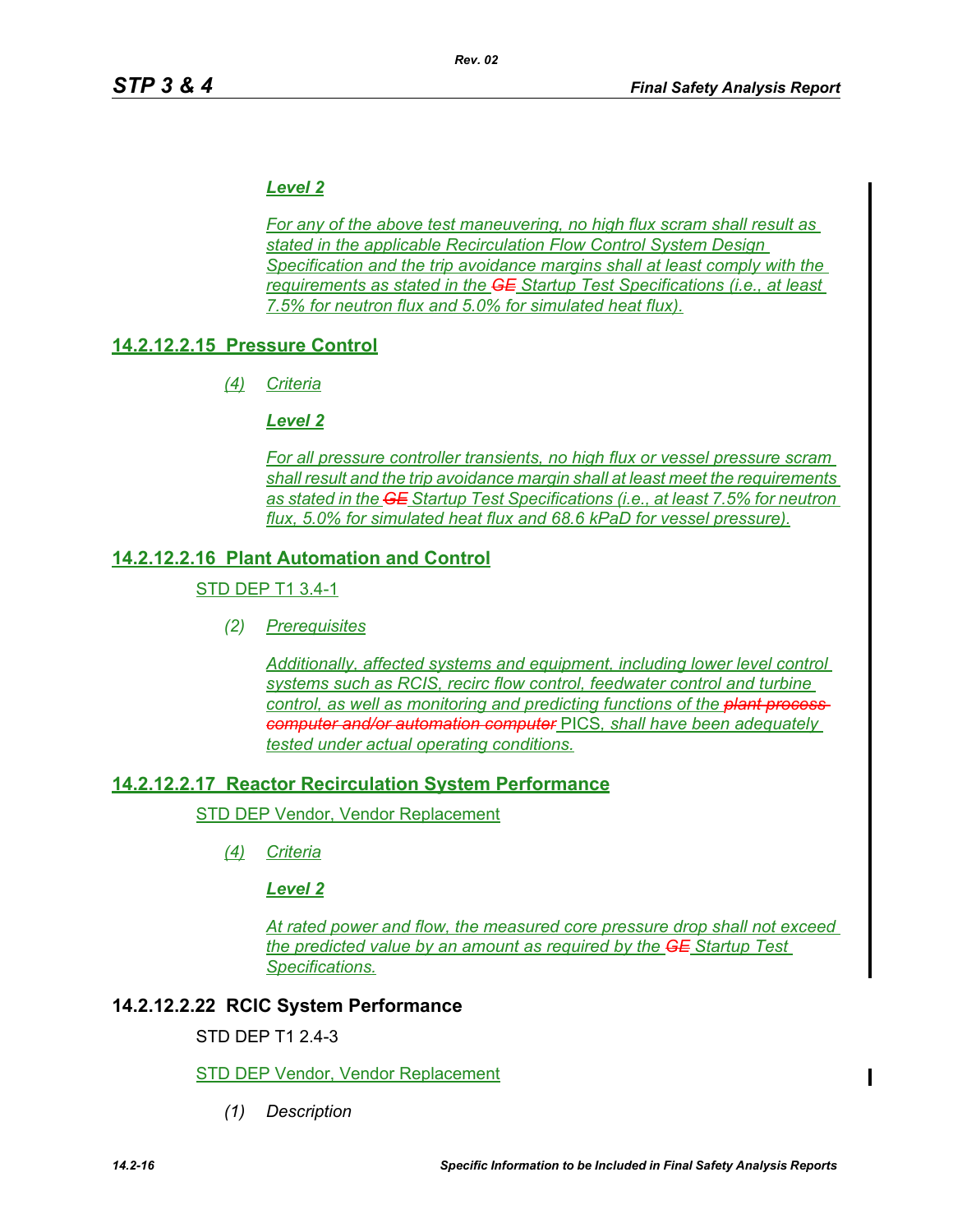*The RCIC System will be tested in two ways, through a full flow test line leading to the suppression pool and by flow injection directly into the reactor vessel. The first set of tests will consist of manual and automatic mode starts and steady-state operation at 1.03 MPaG and near rated reactor pressure conditions, in the full flow test mode. During these tests, an attempt will be made to throttle pump discharge pressure in order to simulate reactor pressure and the expected pipeline pressure drop. This testing is done to demonstrate general system operability. After the operability demonstration, the RCIC turbine speed control loop will be adjusted at near rated reactor pressure conditions. Reactor vessel injection tests at near rated reactor pressure will follow to complete the controller adjustments, as necessary, and to demonstrate automatic starting from hot standby condition. Subsequently, a reactor vessel injection demonstration at 1.03 MPaG reactor pressure, including an automatic mode start and stability demonstration, shall be conducted to verify satisfactory system performance under the final set of optimized controller settings. Proper controller adjustment is verified by introducing small step disturbances in speed and flow demand and then demonstrating satisfactory system response at both low RCIC pump flow (but above minimum turbine speed) and near rated RCIC pump flow conditions, in order to span the RCIC operating range.*

*Rev. 02*

*(2) Criteria*

*Level 2*

*The RCIC turbine speed and pump flow control loops shall be adjusted so that the RCIC System flow related variable responses to test inputs are at least quarter-damped (i.e., the decay ratio of the second-to-first overshoot of each variable is less than or equal to 0.25) as stated in the applicable RCIC System Design Specification.*

*The RCIC Turbine Gland Seal System shall be capable of preventing significant steam leakage to the atmosphere.*

*For automatic start tests, in order to provide margins to overspeed and isolation trip setting, the transient start first and subsequent turbine speed peaks shall not exceed the requirement specified by the GE Startup Test Specifications.*

*The RCIC Turbine Steam Supply line high flow isolation trip shall be calibrated to actuate at the value specified in the plant Technical Specifications.*

#### **14.2.12.2.25 Turbine Valve Performance**

STD DEP Vendor, Vendor Replacement

*(4) Criteria*

 $\blacksquare$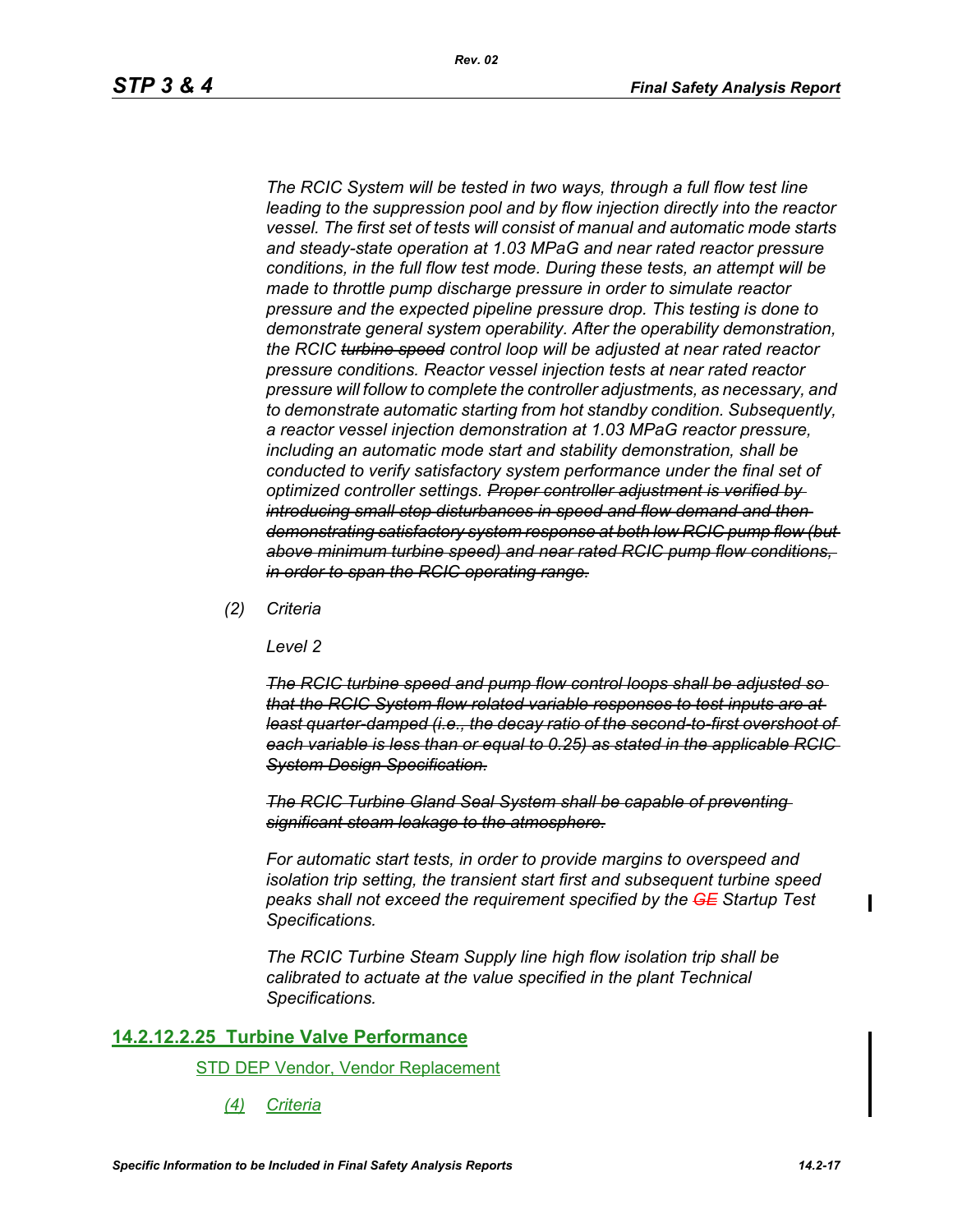# *Level 2*

*During full closure testing of individual turbine control, stop, and bypass valves, the transient peak values of reactor vessel pressure, neutron flux, simulated fuel surface heat flux, and main steamline flow must have adequate scram avoidance margins as required by the GE Startup Test Specifications.*

# **14.2.12.2.26 MSIV Performance**

*(4) Criteria*

### *Level 2*

*During full trip closure testing of individual MSIV, the transient peak values of reactor vessel pressure, neutron flux, simulated fuel surface heat flux, and main steamline flow must have adequate scram avoidance margins as required by the GE Startup Test Specifications.*

# **14.2.12.2.27 SRV Performance**

*(4) Criteria*

*Level 2*

*The temperature measured by thermocouples on the discharge side of the safety/relief valves shall return to the temperature recorded before the valve was opened within 5.6°C range as specified in the GE Startup Test Specifications.*

*During the manual actuation of each SRV, the steam flow discharge through the valve (as measured by change in MWe, BPV position etc.) shall not differ from the average of all the valve responses by more than the limit as specified in the GE Startup Test Specifications.*

# **14.2.12.2.28 Loss of Feedwater Heating**

### STD DEP Admin

*(4) Criteria*

### *Level 1*

*The increase in simulated fuel surface heat flux shall not exceed the predicted Level 2 criterion value by more than 2%, as specified by the Transient Safety Analysis Design Report (TSADR)* Startup Test Analysis Report (STAR) *document*.

### *Level 2*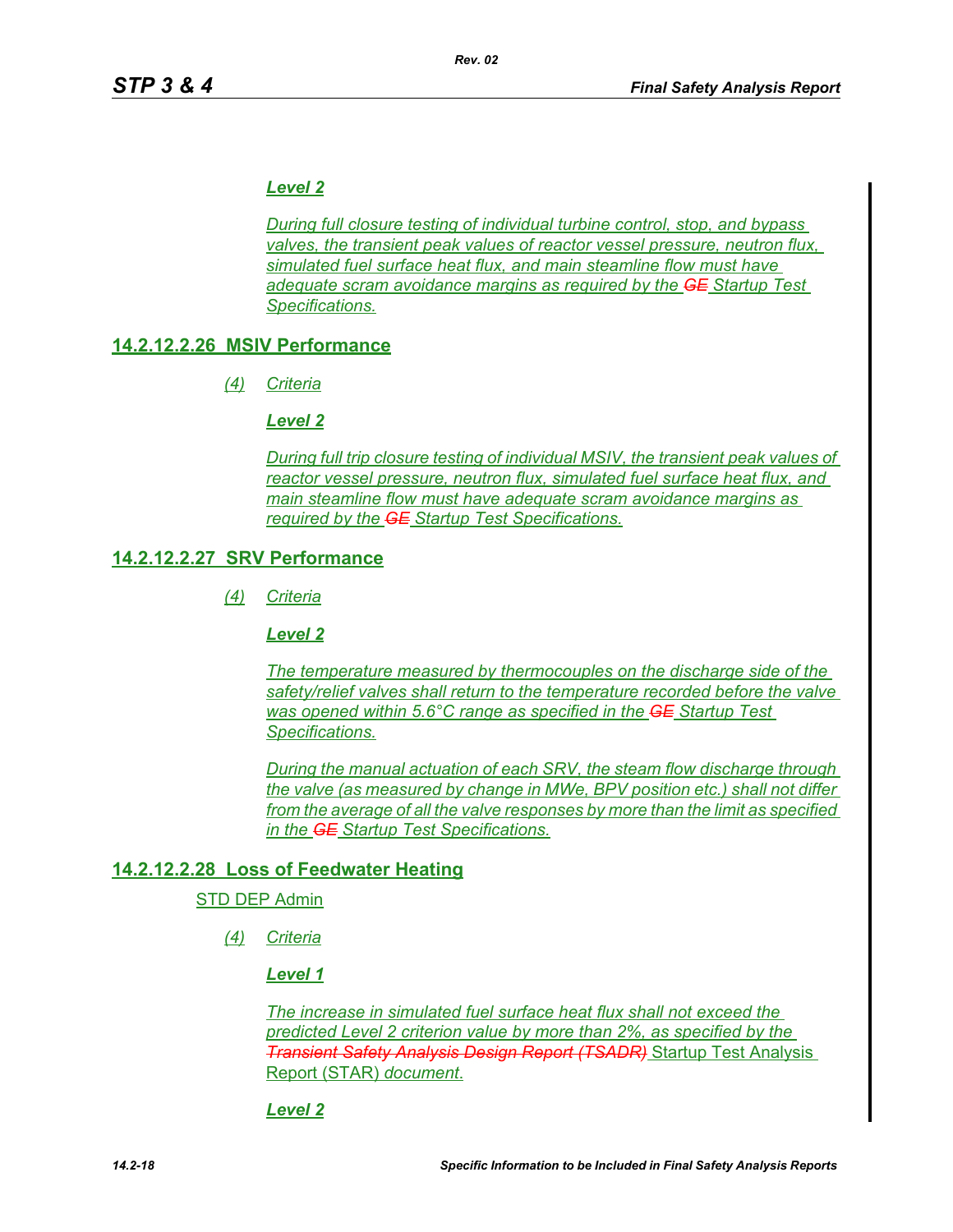*The increase in simulated fuel surface heat flux shall not exceed the predicted value referenced to the actual test values of feedwater temperature drop and power level. The predicted value is provided in the plant TSADR* STAR *and will be used as the basis to which the actual transient is compared.*

### **14.2.12.2.29 Feedwater Pump Trip**

STD DEP Vendor, Vendor Replacement

*(4) Criteria*

*Level 2*

*The reactor shall avoid low water level scram by the margin required by the GE Startup Test Specifications from an initial water level halfway between the high and low level alarm setpoints.*

#### **14.2.12.2.30 Recirculation Pump Trip**

*(4) Criteria*

*Level 2*

*The reactor water level swell during RIP trip transients shall have a minimum scram avoidance margin as required by the GE Startup Test Specifications.*

*During RIP trip recovery, the scram avoidance margins for neutron flux and simulated fuel surface heat flux shall at least meet the requirements as specified by the GE Startup Test Specifications.*

#### **14.2.12.2.33 Turbine Trip and Load Rejection**

STD DEP Admin

#### STD DEP Vendor, Vendor Replacement

*(4) Criteria*

#### *Level 1*

*For turbine trip or load rejection event at power levels greater than 50% of rated, bypass valve quick opening shall begin no later than the specified time delay following the start of stop/control valve closure, and bypass valves shall be opened to a point corresponding to greater than or equal to 80% of their capacity within the specified time interval from the beginning of stop/control valve closure. The time delay and time interval are specified in the GE Startup Transient Test Specifications.*

*Feedwater Control System settings must prevent flooding of the steamline following generator or turbine trip transients.*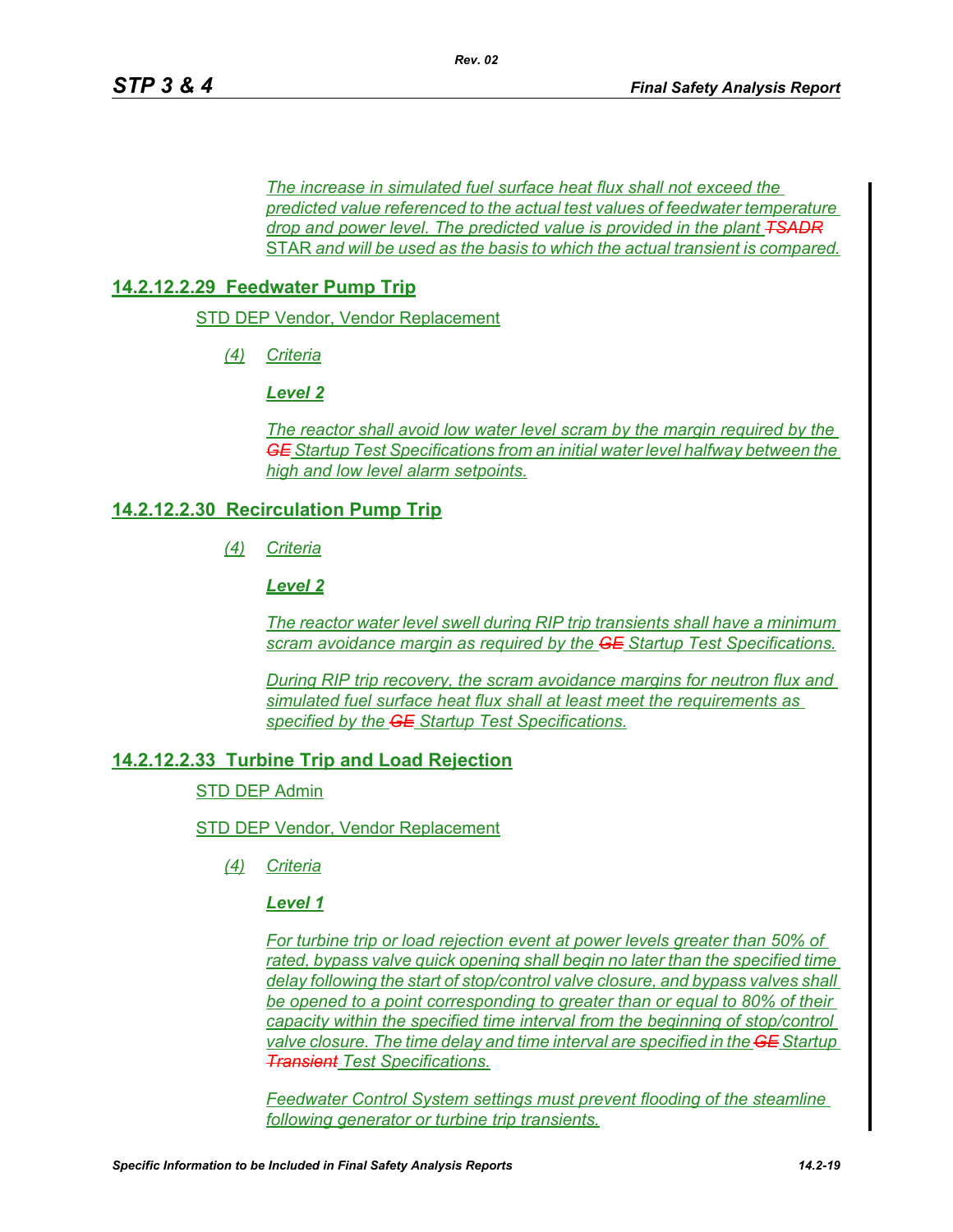*The core flow coastdown transient during the first three seconds after either turbine trip or load rejection at greater than 50% of rated power must be bounded by the limiting curves defined in the plant transient/stability performance requirements* Transient and Stability Basic Design Specification *document.*

*The positive change in vessel dome pressure occurring within 30 seconds after either turbine trip or load rejection at greater than 50% of rated power must not exceed the Level 2 criteria by more than 172.6 kPaD as specified by the Transient Safety Analysis Design Report (TSADR)* Startup Test Specification *document.*

*The positive change in simulated fuel surface heat flux shall not exceed the Level 2 criteria by more than 2% as specified by the applicable TSADR* Startup Test Specification *document.*

#### *Level 2*

*If any SRVs open, the temperatures, measured by the thermocouples on the discharge side of the actuated SRVs must return to the temperature recorded before the valve was opened within 5.6°C range as specified by the GE Startup Test Specifications.*

*The positive change in vessel dome pressure and simulated fuel surface heat flux occurring within the first 30 seconds after the initiation of either turbine trip or load rejection must not exceed the predicted values referenced to actual test conditions of initial power level and vessel dome pressure and corrected for the measured control rod insertion speed and initiation time. The predicted values are provided in the applicable TSADR* STAR *document based on the beginning-of-cycle design basis analysis and shall be used as the basis to which the actual transient is compared.*

# **14.2.12.2.34 Reactor Full Isolation**

*(4) Criteria*

### *Level 1*

*The positive change in vessel dome pressure occurring within the first 30 seconds after closure of all MSIVs must not exceed the Level 2 criteria by more than 172.6 kPaD as specified by the applicable TSADR* Startup Test Specification *document.*

*The positive change in simulated fuel surface heat flux shall not exceed the Level 2 criteria by more than 2%, as specified by the applicable TSADR* Startup Test Specification *document.*

#### *Level 2*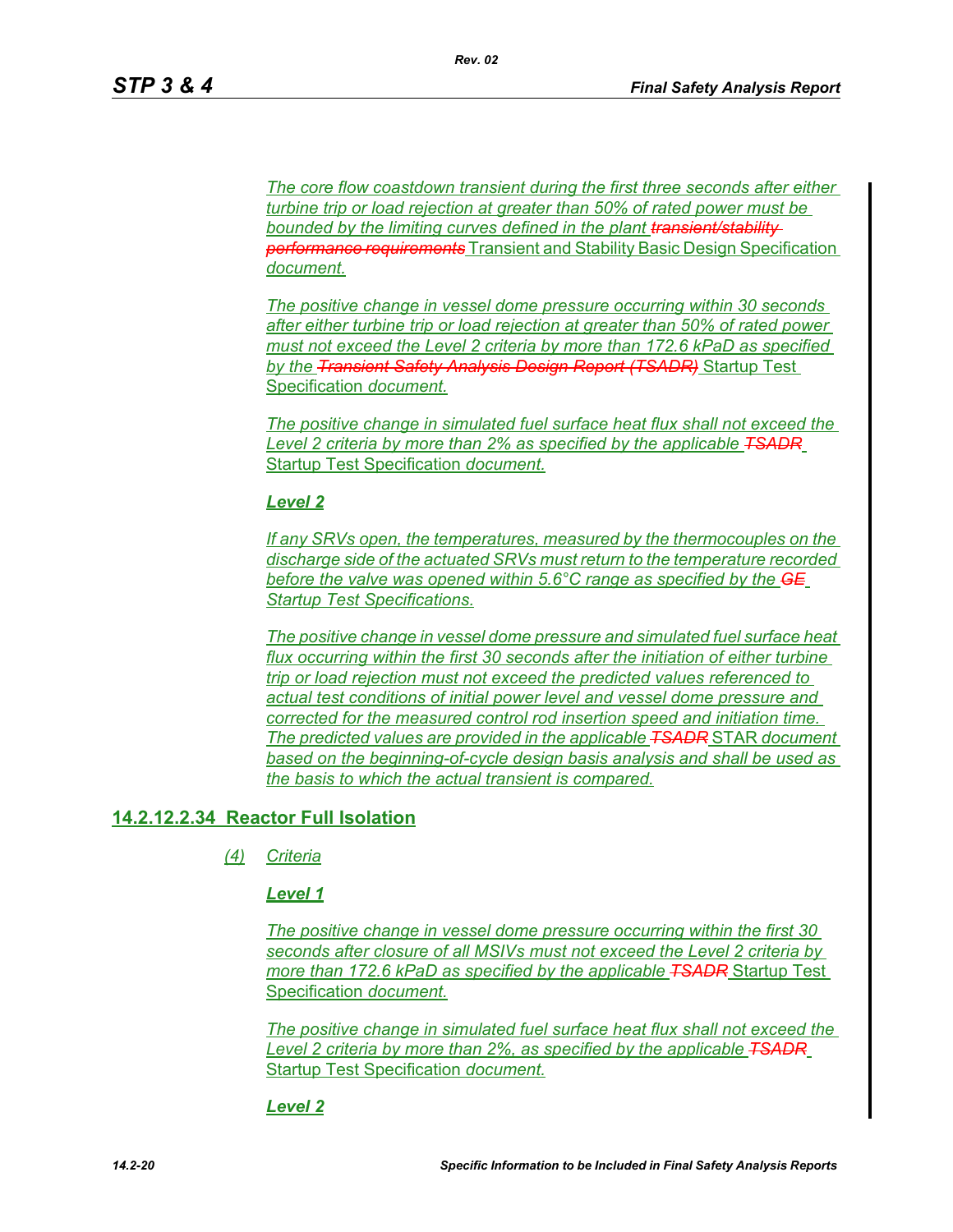*If any SRVs open, the temperature measured by the thermocouples on the discharge side of the actuated SRVs must return to the temperature recorded before the valve was opened within 5.6°C range as specified by the GE Startup Test Specifications.*

*Rev. 02*

*The HPCF and RCIC Systems shall be initiated automatically, if the lowwater-level (Level 1.5 and 2, respectively) is reached during the initial transient following isolation. The minimum capacity and maximum delay time (including instrumentation delay) between the time vessel water level drops below the setpoint and makeup water enters the vessel shall meet the safety analysis requirements specified in the applicable plant transient/stability performance requirements* Emergency Core Cooling System Design Requirements and Startup Test Specifications *document*s*.*

*The positive changes in vessel dome pressure and simulated fuel surface heat flux occurring within the first 30 seconds after the closure of all MSIVs must not exceed the predicted values referenced to actual test conditions of initial power level and dome pressure and corrected for the measured control rod insertion speed and initiation time. The predicted values are provided in the applicable TSADR* STAR *document based on the beginning-of-cycle design basis and shall be used as the basis to which the actual transient is compared.*

# **14.2.13 COL License Information**

# **14.2.13.1 Other Testing**

The following site-specific supplement addresses COL License Information Item 14.1.

FSAR Section 14.2S provides the additional testing requirements for the following systems.

- (1) Electrical switchyard and equipment
- (2) Personnel monitors and radiation survey instruments
- (3) Site security equipment

There is no automatic dispatcher control system for STP 3 & 4.

# **14.2.13.2 Test Procedures/Startup Administrative Manual**

The following site-specific supplement addresses COL License Information Item 14.2.

NEDO-33305, "Advanced Boiling Water Reactor (ABWR) The Startup Administrative Manual" dated February 2007 document delineates the processes that will be used to administer the Initial Test Program at STP 3 & 4. These processes include:

- Conduct of the test program (Subsection 14.2.4)
- Review, evaluation, and approval of test results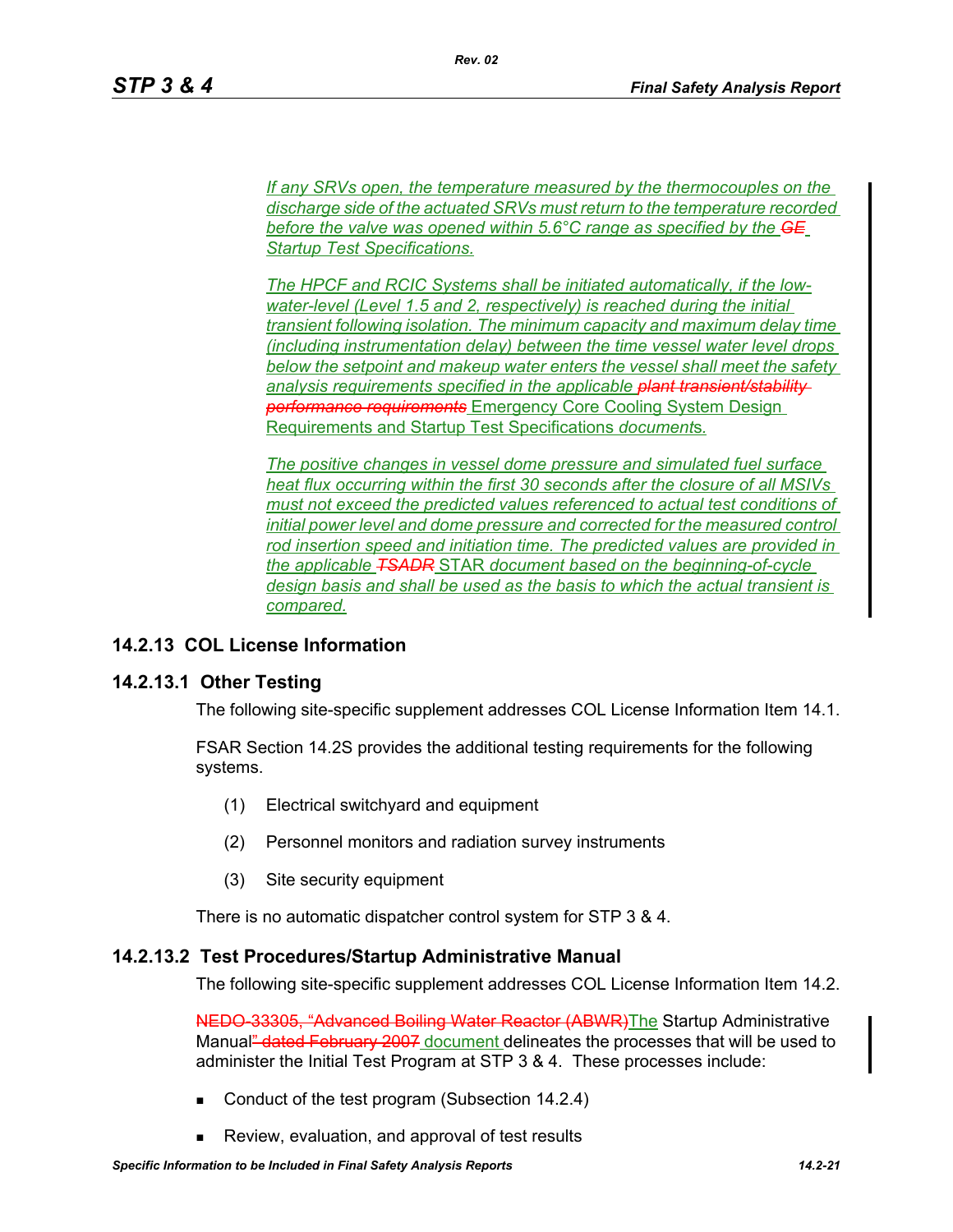- Methods for controlling pre-fuel load checks, initial fuel loading, pre-critical testing and initial criticality
- Test program schedule
- Determinations of operability and availability of interfacing support systems requirements

NEDO 33310, "Advanced Boiling Water Reactor (ABWR) Startup Test Specification" dated April 2007 document provides guidance for sequencing testing during the Startup Test Phase. This scoping document contains the following elements for the Startup Test Phase of the Initial Test program:

- Testing objectives and acceptance criteria
- Plant operational conditions at which tests are to be conducted, testing methodologies to be utilized, specific data to be collected, and acceptable data reduction techniques.
- Reconciliation methods needed to account for test conditions, methods or results if testing is performed at conditions other than representative design operating conditions

Site-specific Preoperational and Startup Test Specifications, containing testing objectives and acceptance criteria, will be provided to the NRC at least 6 months prior to the start of the Initial Test Program. (COM 14.2-2) These scoping documents will delineate:

- Plant operational conditions at which tests are to be conducted, testing methodologies to be utilized, specific data to be collected, and acceptable data reduction techniques.
- Reconciliation methods needed to account for test conditions, methods or results if testing is performed at conditions other than representative design operating conditions.

Approved preoperational test procedures will be available for NRC review approximately 60 days prior to their intended use but no later than 60 days prior to fuel loading (Subsection 14.2.3). (COM 14.2-3)

Approved startup test procedures will be available for NRC review approximately 60 days prior to fuel loading (Subsection 14.2.3). (COM 14.2-4)